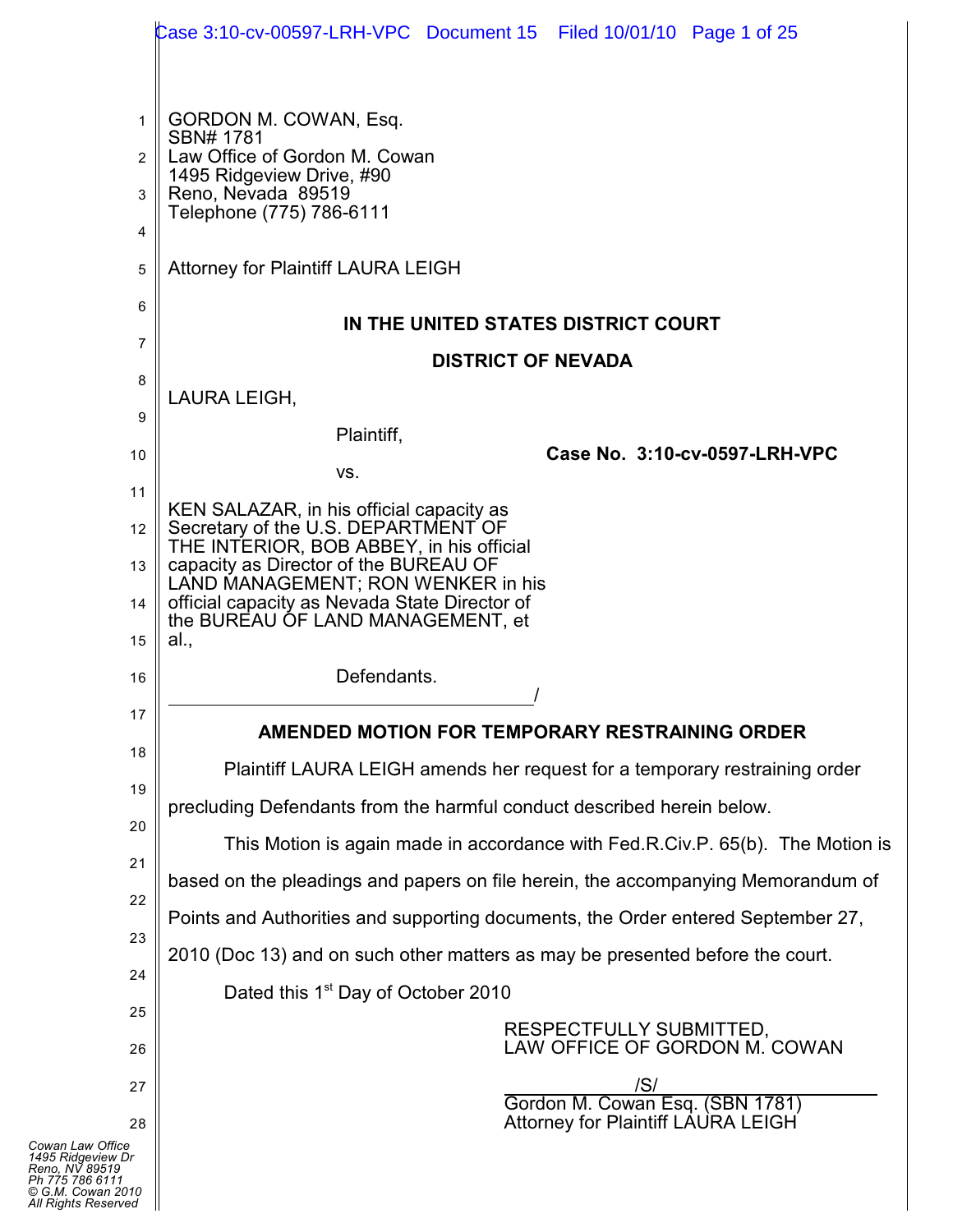#### **MEMORANDUM OF POINTS & AUTHORITIES IN SUPPORT OF AMENDED MOTION FOR TEMPORARY RESTRAINING ORDER**

3 4 5 Plaintiff LAURA LEIGH submits the following Memorandum of Points & Authorities in support of her Amended Motion for a Temporary Restraining Order ("TRO"):

6

7

1

2

# *Denial of TRO Motion (Doc 6) by Order (Doc 13); Discussion*

8 9 10 11 12 On September 27, 2010 this court denied "without prejudice," Plaintiff's TRO motion (Doc 6). See Order (Doc 13). For purposes of this discussion Plaintiff incorporates her TRO Motion (Doc 6) as though fully set forth at length herein, together with exhibits attached thereto and including the Supplement to Motion for TRO (Doc 11) together with exhibits attached thereto.

- 13
- 14

# *Items "a" through "f" sought sua sponte relief*

15 16 17 The court instructed that Plaintiff had not satisfied requirements for relief for Items "a" through "f" found at the beginning of Plaintiff's TRO Motion (Doc 6). See Order denying relief (Doc 13 at p. 2, lines 16-18).

18 19 20 21 22 Plaintiff sought the court's *sua sponte* relief for items "a" through "f" to at least keep the *status quo* or to place a "band aid" on the hemorrhaging ongoing at Silver King and related facilities, until such time as the court is able to hear the TRO Motion. This is exactly how the court handled the companion case (3:10-cv-417). Items "a" through "f" are accordingly, *not* the requested TRO relief.

23 24 25 26 27 28 In *Leigh v. Salazar, 3:10*-cv-417, a companion case involving roundups in Elko County this past July ("companion case") this very court entered its own motion *sua sponte*, July 14, to temporarily stop all activity in the Owyhee, the Rock Creek and Little Humboldt roundups until the court could hear the TRO motion brought in that case. [See, companion case, 3:10-cv-417, Order at Doc 10 entered July 14, 2010 ("IT IS THEREFORE ORDERED that the defendants are prohibited from carrying out the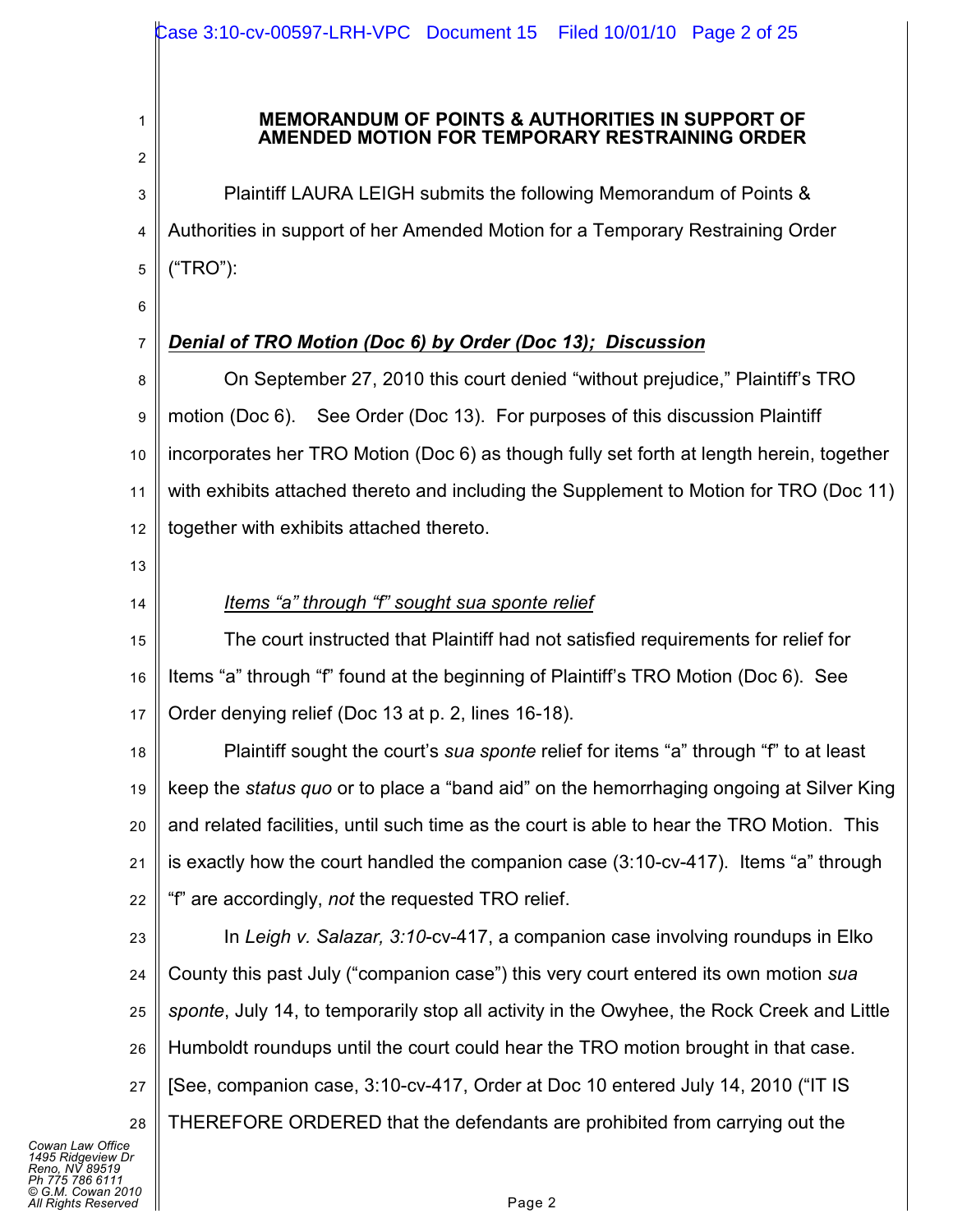1 2 3 gathering of any wild horses from within the Owyhee, the Rock Creek and Little Humboldt Herd Management Areas in the northwest of Elko County, Nevada until further order of the court")]. Three days later in that case, the court heard the matter.

4 5 6 Meanwhile, the *status quo* is not preserved in the instant matter where one party forges onward with harmful conduct to the irreparable detriment of the Plaintiff and to the public.

7 8 9 10 Irreparable harm to the Plaintiff is no less in the instant matter than what faced Plaintiff in the companion matter when the court said, "the defendants are prohibited from carrying out the gathering of any wild horses . . ." before the court heard the matter. [Companion case, 3:10-cv-417, Order (Doc 10) entered July 14, 2010].

11 12

#### *No Relief is sought based on "humane" issues such as rounding up "pregnant mares" or "young foals"*

13 14 15 16 17 18 19 The court's Order states the TRO Motion (Doc 6) challenges the decision of the defendants, "to use helicopters to gather the horses while there are pregnant mares and young foals in the herds  $\dots$  " [Order (Doc 13) page 1, line 24 – page 2, line 1]. Not so. This TRO Motion does *not* seek injunctive relief because the Defendants' roundup and related methods are inhumane. They *are* inhumane although that subject is not the point of the TRO Motion. In fact, neither "pregnant mares" nor "young foals" are mentioned in the TRO Motion (Doc 6).

20 21 Contrary to the court's impression, this is strictly a First Amendment case. This case challenges the preclusion of the Plaintiff and public from the following:

22 23 24 25 1. access to roundups based on historical and repetitive conduct effectively precluding or unduly restricting true access by Plaintiff, to observe roundup capture activities, the effective preclusion of which amounts to a prior restraint to Plaintiff's First Amendment rights;

2. "equal access" to roundups where the Plaintiff had been singled-out since the filing of the companion case and censored from observing roundups in the same manner and to the extent others equally credentialed, enjoyed,

26

27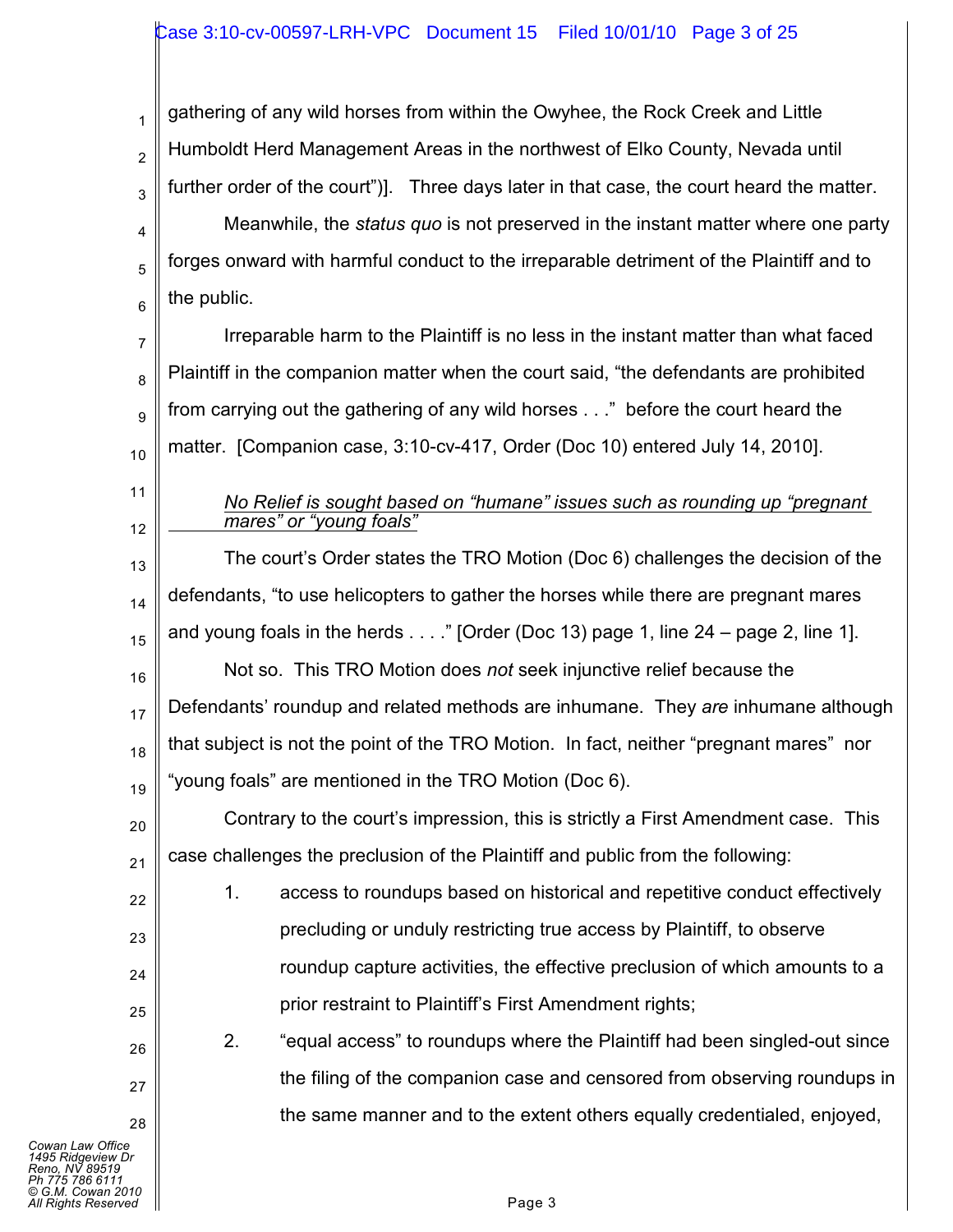| 1  |    | which is retaliatory from her having brought the companion case, which is                 |
|----|----|-------------------------------------------------------------------------------------------|
| 2  |    | retaliatory from her having published stories and video of the government                 |
| 3  |    | Defendants' activities with horses and which the government Defendants                    |
| 4  |    | dislike, the effective preclusion of which amounts to a prior restraint to                |
| 5  |    | Plaintiff's First Amendment rights;                                                       |
| 6  | 3. | access to observe how the defendants load and ship horses, the effective                  |
| 7  |    | preclusion of which amounts to a prior restraint to Plaintiff's First                     |
| 8  |    | Amendment rights;                                                                         |
| 9  | 4. | access to observe facilities where captured wild horses are shipped and                   |
| 10 |    | housed the effective preclusion of which amounts to a prior restraint to                  |
| 11 |    | Plaintiff's First Amendment rights;                                                       |
| 12 | 5. | access to view roundups such that Plaintiff is able to truly assess the                   |
| 13 |    | health and well being of those wild horses captured by the Defendants,                    |
| 14 |    | the effective preclusion of which amounts to a prior restraint to Plaintiff's             |
| 15 |    | First Amendment rights; and                                                               |
| 16 | 6. | uncensored documentation concerning captured wild horses' travels                         |
| 17 |    | through the Defendants' system, from the time of the capture of these wild                |
| 18 |    | horses to the time of their ultimate disposition or demise, the effective                 |
| 19 |    | denial of which amounts to a prior restraint to Plaintiff's First Amendment               |
| 20 |    | rights;                                                                                   |
| 21 |    | Specifically, this case seeks access to all aspects of how the government                 |
| 22 |    | Defendants handle the horses taken from Silver King, from the time of their               |
| 23 |    | capture to their ultimate disposition and demise. Plaintiff does not seek a cessation     |
| 24 |    | of these roundups because of the Defendants' employ inhumane methods. They do;            |
| 25 |    | they don't care; that's not this case. Rather, this suit seeks transparency in government |
| 26 |    | activity which is authorized and expected when granting credence to fundamental           |
| 27 |    | notions guaranteed by the First Amendment to the U.S. Constitution to uncensored free     |
| 28 |    | speech, thought and expression, and to freedom of the press and journalists to report     |
|    |    |                                                                                           |

*Cowan Law Office*<br>1495 Ridgeview Dr<br>Reno, NV 89519<br>Ph 775 786 6111<br>All Rights Reserved ■<br>All Rights Reserved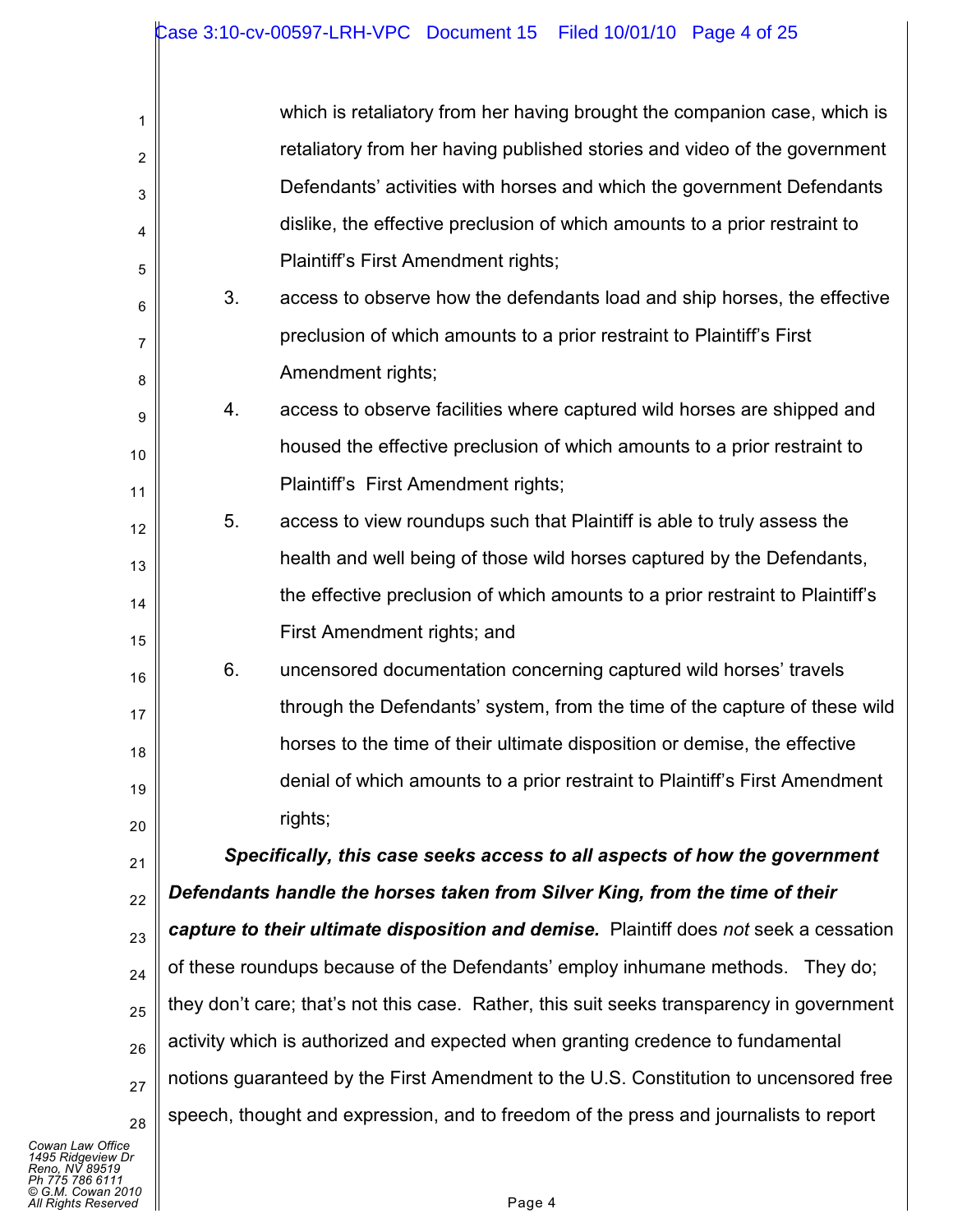on government activity. See, *U.S. Constitution*. First Amend.

2 3 4 5 6 7 The Defendants succeeded thus far, to trample on those rights, to make a mockery of "free speech," "freedom of expression" and have denigrated the freedom of the press where they continue, as they have historically, to conduct their sordid affairs under a shroud of secrecy and where they exclude the Plaintiff from these activities. The Defendants are succeeding at nearly every step of their wild horse removal program to regulate the content of fully protected speech.

8 9 10 To be clear, this case defends against the continued offenses to the First Amendment and to the Plaintiff's rights protected therein. "Inhumane" treatment, although ongoing, is not the issue herein.

11

///

1

12

## *Purported Lack of Notice*

13 14 15 The court believes Plaintiff didn't give the government Defendants copies of the TRO Motion. The court assumed *ex parte* relief was requested and denied the Motion. Again, such is not the case.

16 17 18 The moment the Complaint was filed September 22, Mr. Erik Peterson, Esq. of the U.S. Dept. of Justice ("USDOJ") received a copy. Mr. Peterson acknowledged his receipt of same that same day.

19 20 21 22 23 24 25 26 The undersigned also gave a copy of the TRO Motion (with all Exhibits) to Mr. Peterson when the TRO Motion was filed September 24. Once again, Mr. Peterson acknowledged his receipt of same the same day. Mr. Peterson also entered his appearance for all government Defendants that same day, September 24 (see Doc 7). Also, a certificate of service accompanying the TRO Motion confirms Mr. Peterson received a copy of the TRO Motion that same day. (See last page, Doc 6). He also received the accompanying Preliminary Injunction. In fact, Mr. Peterson received all documents filed in this case thus far without delay.

27 28 To alleviate apparent concern by the court on the issue, it became necessary to prepare a Declaration of Service (Doc. 14).

*Cowan Law Office 1495 Ridgeview Dr Reno, NV 89519 Ph 775 786 6111 © G.M. Cowan 2010 All Rights Reserved* Page 5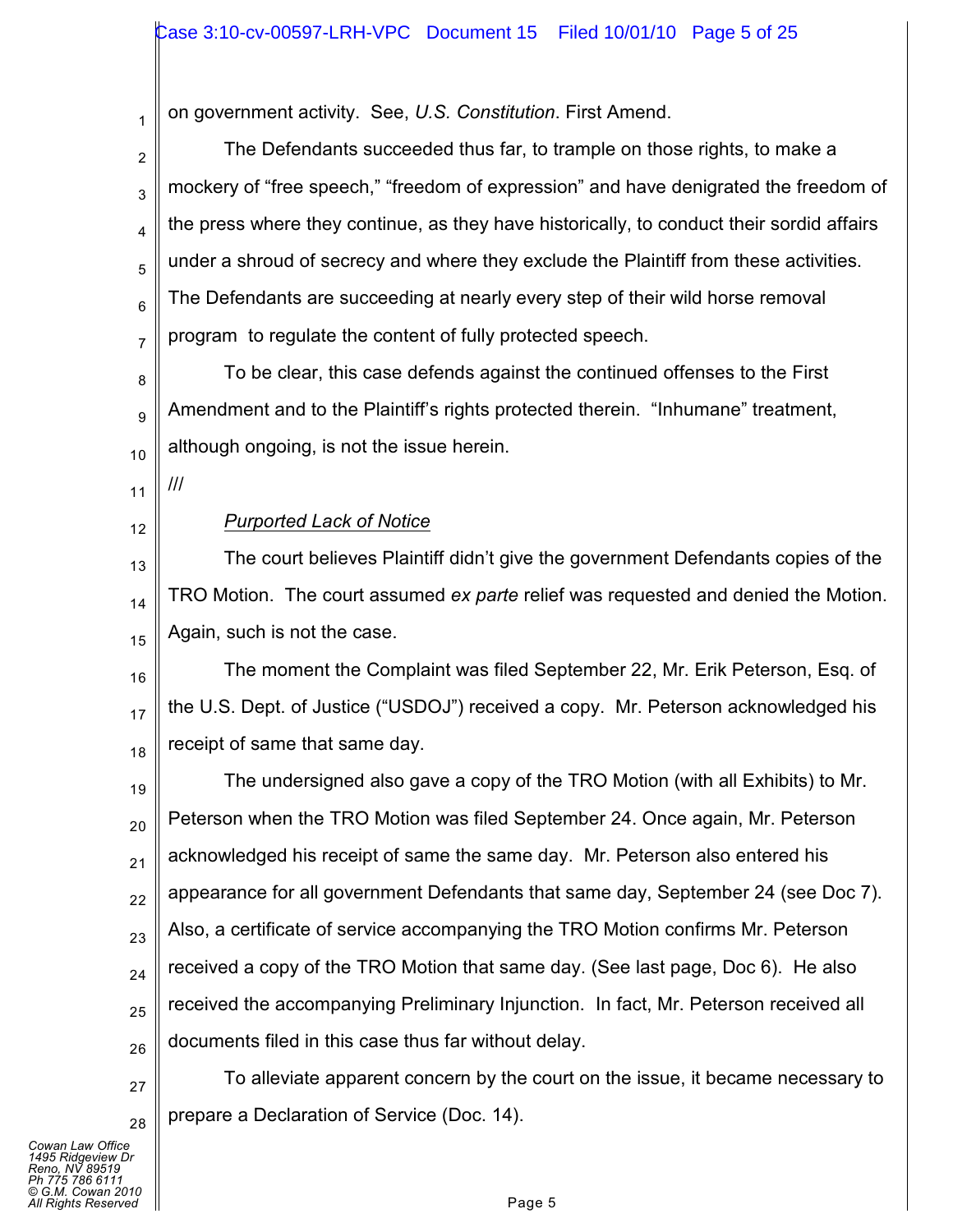1 2 3 4 5 6 7 The implication or impression that the undersigned somehow attempted to seek relief without providing the opposition a copy, is unfortunate and unfounded. To the contrary, because as it turns out, Mr. Peterson was committed to family activities over the weekend, the undersigned forwent filing a prepared Motion for *ex parte* Order Shortening Time for him to oppose the Motion, this past Friday. Mr. Peterson is certainly available as a verifiable source should the court continue to question whether Mr. Peterson didn't receive copies of the Motion.

8 ///

9

*Relief Denied Because Harm has "yet to happen"*

10 11 The court denied the requested relief purportedly because the offensive conduct had not yet occurred. [Order (Doc 13) page 3, lines 2-3].

12 13 14 15 16 17 18 19 Is it not the purpose of injunctive relief to stop harmful conduct before harm occurs? Must someone suffer first from a prior restraint on speech as the prerequisite to seeking injunctive relief? See, e.g., *City of Lakewood v. Plain Dealer Publ'g Co.,* 486 U.S. 750, 755-56, 108 S.Ct. 2138 (1988) (holding, a plaintiff need not have applied and been denied a newspaper rack license before challenging a city ordinance as an unconstitutional prior restraint on speech). Is it not the duty of the courts to adjudicate and uphold the legitimate constitutional rights of litigants who have properly invoked federal jurisdiction?

20 21 22 23 24 25 In comparison, in the companion case (3:10-cv-417) when on July 15 this very court heard the matter involving the Owyhee roundup, the Plaintiff had yet to have her constitutional freedoms infringed upon. But, because the court anticipated constitutional First Amendment harm would occur in Owyhee, *before the harm occurred,* the court granted relief in that case. [See, Order (Doc 18), filed July 16, 2010 in 3:10-cv-417].

26 27 28 How does one correlate the court's prior ruling (i.e. *granting* injunctive relief *before* harm occurs) with the same court's Order in the instant case (i.e. *denying* injunctive relief because the harm *has yet to occur*) on similar facts?

*Cowan Law Office 1495 Ridgeview Dr Reno, NV 89519 Ph 775 786 6111 © G.M. Cowan 2010 All Rights Reserved* Page 6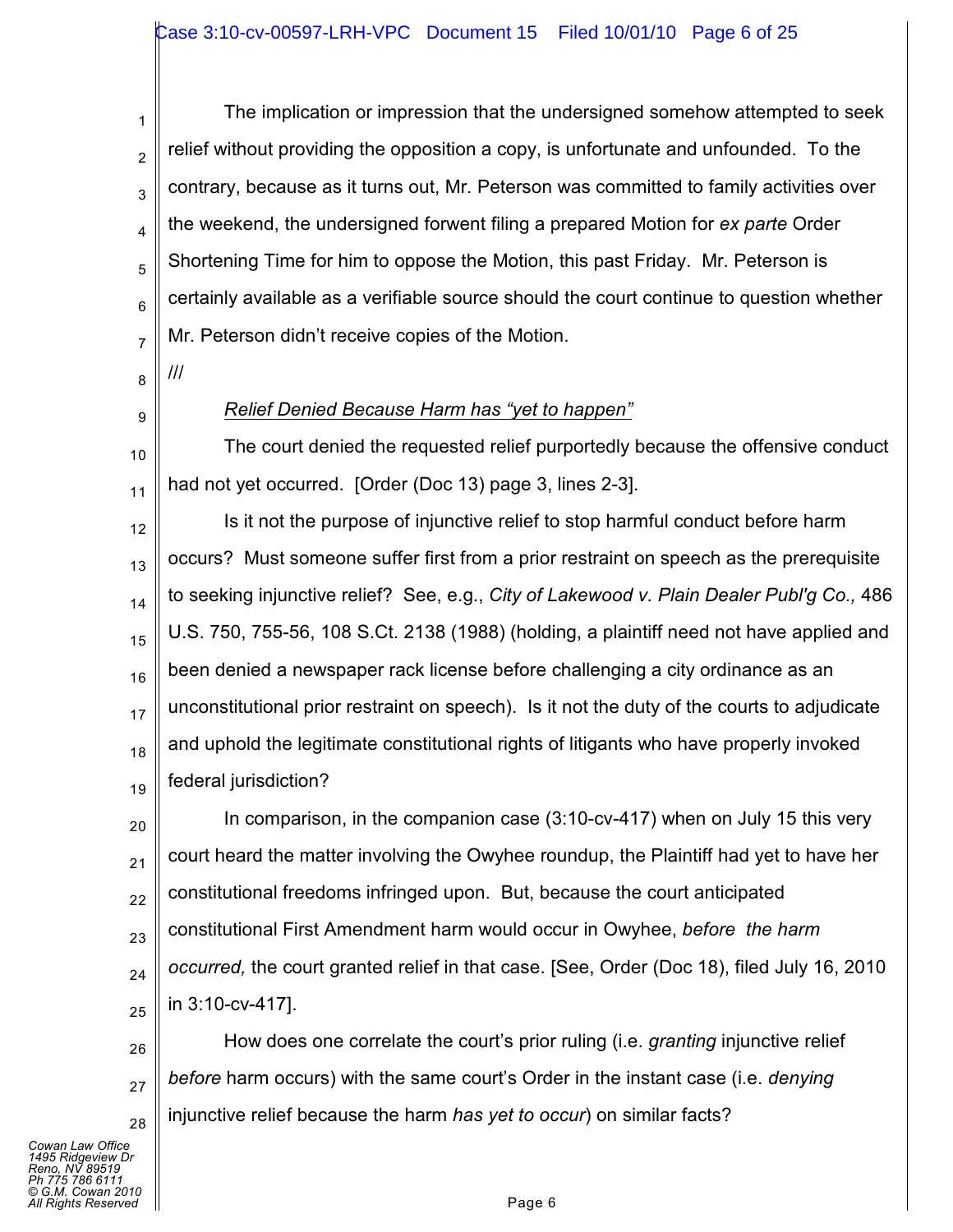# *Requested Relief for TRO*

1

6

7

8

9

17

18

19

20

21

22

23

 $24$ 

25

26

27

28

2 3 4 5 Plaintiff clarifies and modifies the relief she seeks through this motion, as follows: 1. That an injunction issue mandatorily precluding or mandating, as the case may be, the Defendants concerning the following relative to all horses captured from Silver King:

a. Prohibit the preclusion or restriction of the Plaintiff, her colleagues and also others similarly situated, from accessing trap sites and holding pen sites, whether placed on public property or intentionally placed on private property;

10 11 12 13 14 15 16 b. Should the Defendants choose private property on which to set trap sites or holding pens, that as a condition precedent to doing so, the Defendants obtain clear authorization from landowners in advance of such activities, to allow Plaintiff, her colleagues and others similarly situated, onto the property as part and parcel to the Defendants' horse gather, roundup, capture activities; and to otherwise, keep the traps and holding areas for captured wild horses on public lands;

c. Require the Defendants to accommodate the public and Plaintiff to view the capturing and handling thereafter, of Silver King wild horses shortly following their capture, such that the Plaintiff, the public and press are able to independently observe and assess the health, the condition, the welfare of wild horses captured just moments previously, and their handling by the Defendants in the process;

d. Require clear daily visual access without unduly restrictive conditions or impediments to such areas imposed on Plaintiff, her colleagues and others similarly situated, to trap sites and to holding areas immediately after wild horses are captured, such that the Plaintiff, the public and press are able to independently observe and assess the health, the condition, the welfare of wild horses captured just moments previously;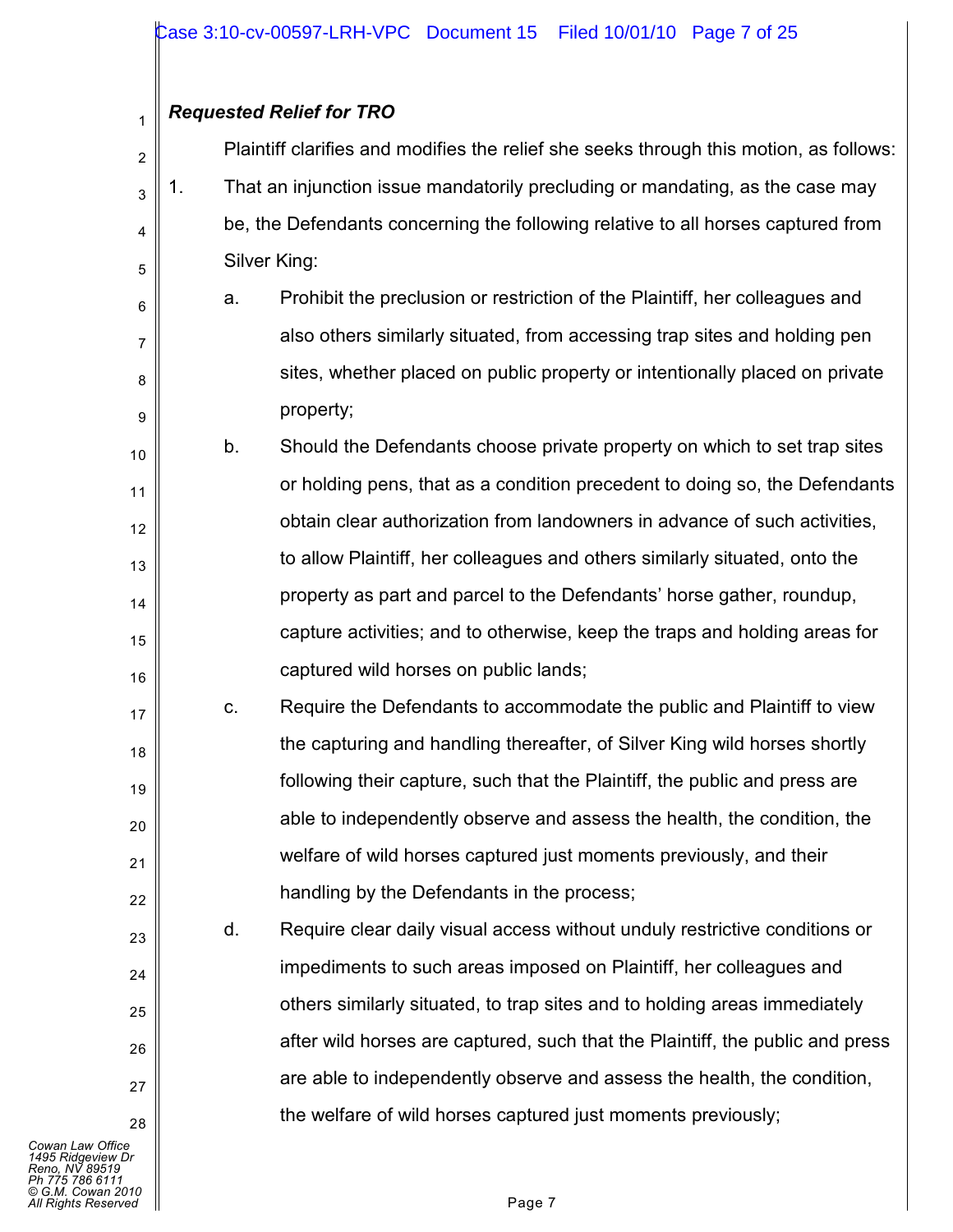| е. | Prohibit the flying of helicopters to gather, roundup, haze or move horses |
|----|----------------------------------------------------------------------------|
|    | in any fashion and for any reason whatsoever, at all times where the       |
|    | public has not been adequately notified of such activity or given          |
|    | opportunity to be present to observe the activity;                         |

f. Prohibit further, the practice of continuing to fly helicopters for such purposes (to gather, roundup, move or haze horses) after advising the public that gather or roundup activities are completed for the day;

8 9 10 11 12 13 14 15 16 17 18 19 g. Prohibit further, the practice of requiring Plaintiff and those interested in viewing the capturing of wild horses and subsequent handling, to be in essence, licensed at the sole discretion of the Defendants, to view the roundup or capture or gather activities, through the use of a "reservations" system, or a "wait list" system, or some other conditional system which in effect impedes, restricts and/or precludes the Plaintiff and others from reasonably observing capture and roundup activities or which prevents observations altogether, and which effectively precludes Plaintiff and others from assessing the health, the condition, the welfare of wild horses so captured, and which also precludes the Plaintiffs' and public's observation of how captured horses are handled and cared for by the government Defendants;

h. Require at a minimum, reasonable notice, of modification or changes to roundup activities or schedules, and of notices of roundup activities or schedules; and require Defendants to abide by the notices; and if the Defendants are not able to comply, to require the Defendants to renew such notice requirements before rounding up, or gathering, or removing wild horses from Silver King;

I. Prohibit the preclusion or restriction of the Plaintiff, her colleagues and also others similarly situated including the press and public, from reasonably viewing the loading and transportation of all wild horses

*Cowan Law Office 1495 Ridgeview Dr Reno, NV 89519 Ph 775 786 6111 © G.M. Cowan 2010 All Rights Reserved* Page 8

1

2

3

4

5

6

7

20

21

22

23

24

25

26

27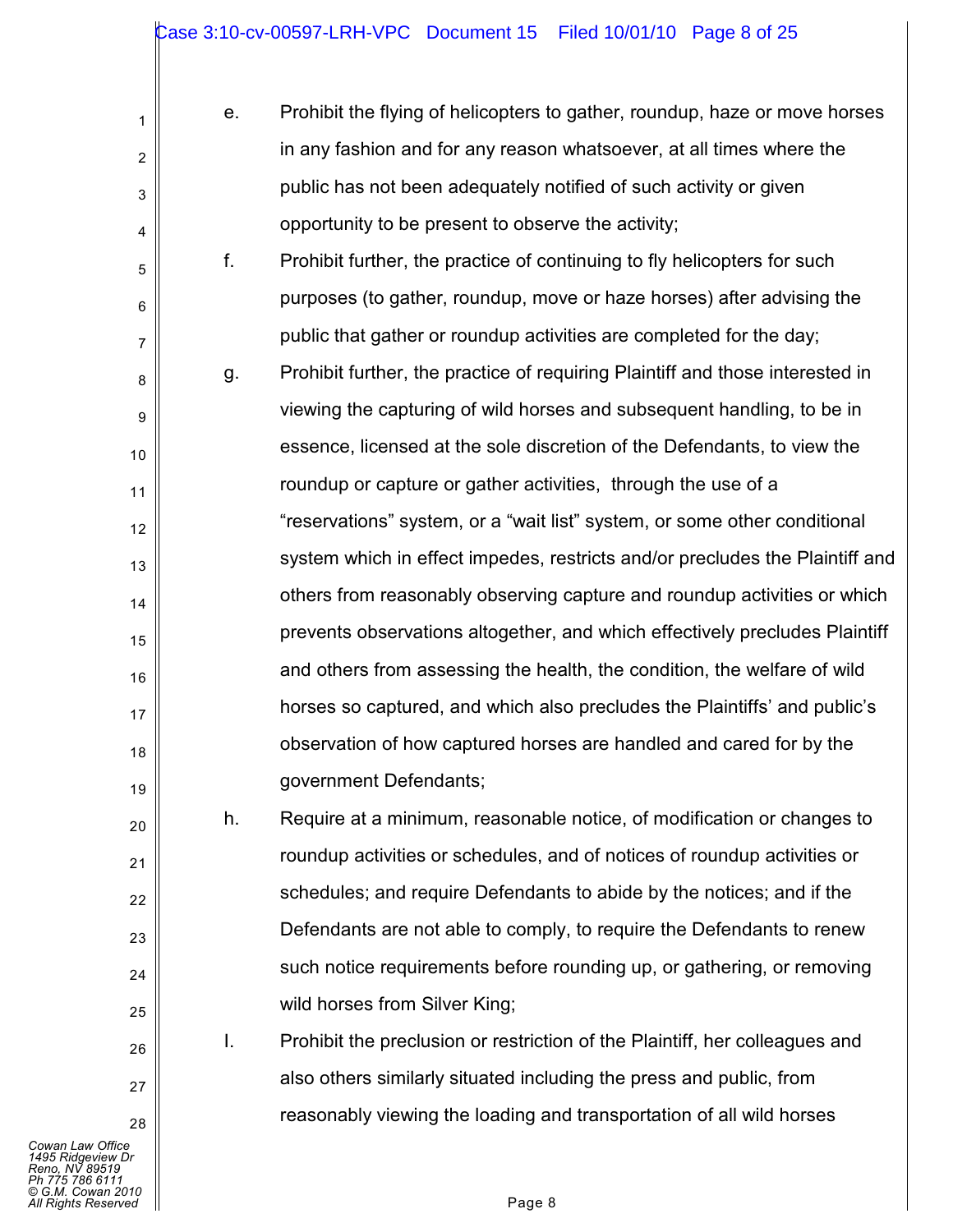| captured and removed from Silver King, in such a manner that the Plaintiff      |
|---------------------------------------------------------------------------------|
| and others are precluded from assessing the health, the safety and              |
| welfare of captured wild horses, and they are precluded from observing          |
| the Defendants' handling of captured wild horses during the course of           |
| such activities; and, require the Defendants to notify the public with          |
| sufficient advance notice, of the shipment or transportation of captured        |
| wild horses from Silver King, and further, to notify the public of the specific |
| location of the facilities to which the captured horses (Silver King horses in  |
| this instance) are intended to be shipped and where they are ultimately         |
| shipped; and prohibit the shipment of any or all horses where such              |
| notifications to the public have not been sent;                                 |
|                                                                                 |

12 13 15 16 18 19 20 22 23 24 25 26 j. Prohibit the preclusion or restriction of the Plaintiff, her colleagues and also others similarly situated, from being denied license to access temporary holding facilities, short-term holding facilities, long-term holding facilities, or any other facilities whether public or private, to which Silver King horses are transported; and if the Defendants choose private facilities at which to ship Silver King horses, that as a condition precedent of using such private facilities, the operators of such private facilities shall make available the facilities for inspection of the Silver King horses to members of the public including Plaintiff and others if they so choose, in such a manner that the horses may clearly be viewed and documented such that a wellness or clinical assessment of such horses may be accomplished, if so desired by the person(s) seeking to observe these horses; and that such facilities shall be accessible and open to the public to view any and all such horses in the facility, during normal business hours;

27 28

1

2

3

4

5

6

7

8

9

10

11

14

17

21

k. Require the Defendants to identify and record, whether by photographs or other methods, each Silver King wild horse removed therefrom, in a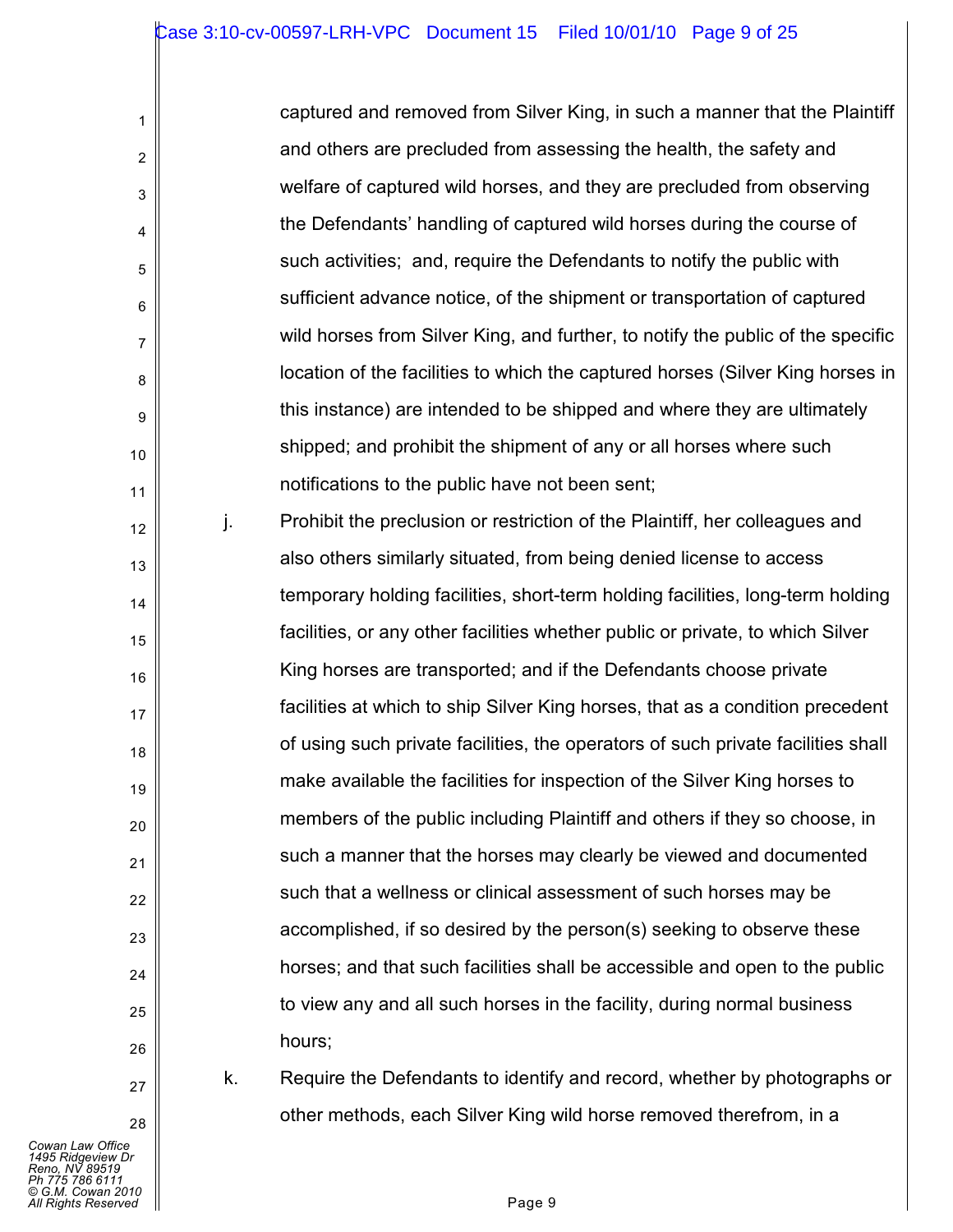| manner which effectively allows the Defendants, the Plaintiff and the        |
|------------------------------------------------------------------------------|
| public to track their whereabouts to their ultimate destination; and to make |
| available to the public to inspect, without censorship, such records and     |
| information and without having to proceed with a Freedom of Information      |
| request ("FOIA");                                                            |

- 6 7 8 9 10 11 12 l. Require the Defendants to keep accurate and copious records of: (a) persons to whom Silver King horses are given or sold outside of formal horse adoption programs; (b) the identification of each Silver King horse given or sold to each such person receiving them outside of formal adoption programs; ( c) allow the Plaintiff or others similarly situated and the public to review or inspect such records without censorship or restriction and without a FOIA request;
	- m. Prohibit the preclusion or restriction of the Plaintiff also others similarly situated from photographing or documenting their observations of Silver King operations and Silver King horses wherever situated;
- 16 17 18 19 20 n. Require the Defendants to keep accurate records of Silver King horses having incurred injury or illness or debilitating conditions occurring while such horses are in the custody or control of the Defendants or their chosen contractors; and to make such records available to the public for inspection without censorship or restriction and without a FOIA request;
	- o. Require the Defendants to provide any and all records discussed herein, without censorship or restriction and without a FOIA request and to provide copies of said records at the request of Plaintiff or others, at the expense of requesting person(s);
		- p. To cease all wild horse roundup activities in Silver King until such time as the Defendants are able to accommodate Plaintiff and others similarly situated by providing access as herein outlined;
			- q. To cease shipments of all wild horses captured from Silver King such time

1

2

3

4

5

13

14

15

21

22

23

24

25

26

27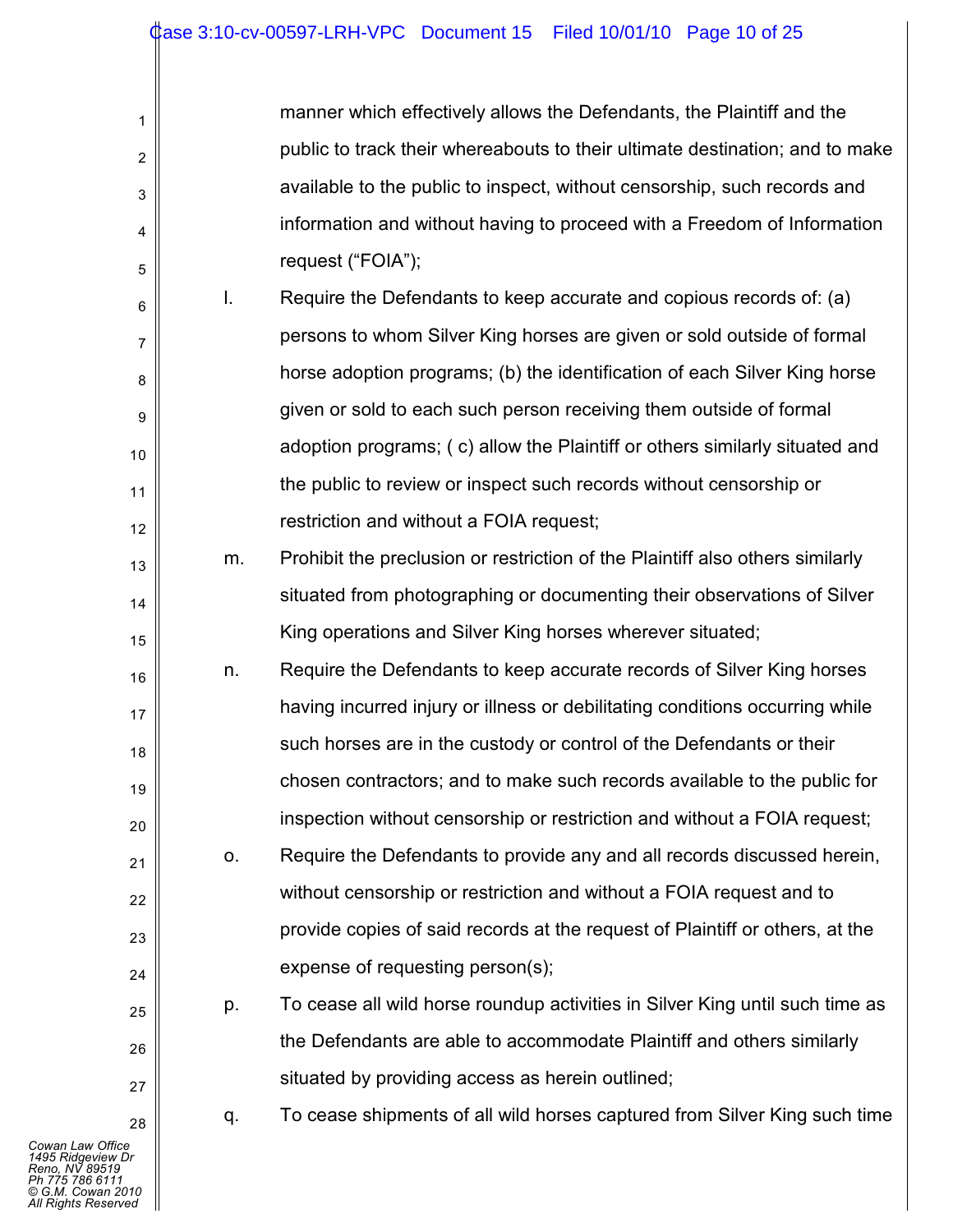| 1  |               | as the Defendants are able to accommodate Plaintiff and others similarly                    |
|----|---------------|---------------------------------------------------------------------------------------------|
| 2  |               | situated by providing access as herein outlined;                                            |
| 3  | r.            | To preserve all documents and information wherever situated and                             |
| 4  |               | however retained, whether internal, private or otherwise, electronic or                     |
| 5  |               | hardcopy or otherwise, pertaining to the methods, plan, process,                            |
| 6  |               | procedures, capture, shipment, boarding, intended use or disposition or                     |
| 7  |               | demise of any and all horses removed in connection with the Defendants                      |
| 8  |               | Silver King wild horse gather, or their related unpublished activities;                     |
| 9  | S.            | Require the implementation of all other action necessary to effectuate the                  |
| 10 |               | purpose and intent of that being requested herein.                                          |
| 11 |               | This is a simple request because it merely asks for transparency in government.             |
| 12 |               | This case does not involve releasing "state secrets" or "classified information." This      |
| 13 |               | Motion seeks to remove the secrecy of the process, accomplished by the Defendants           |
| 14 |               | through restrictive barriers, hurdles, rules, licenses, or conditions meant or which        |
| 15 |               | effectively keep out the Plaintiff and the citizenry, and which causes content-based        |
| 16 |               | censorship of speech and expression and causes undue prior restraints on Plaintiffs'        |
| 17 |               | First Amendment rights. See, U.S. Constitution, First Amendment.                            |
| 18 |               | More simplified, this case is about the immediate need for <i>transparency</i> and the      |
| 19 |               | immediate cessation of limitations on the Plaintiffs rights. It's also about monitoring and |
| 20 |               | tracking public resources (i.e. the captured wild horses) the Defendants remove from        |
| 21 |               | the landscape in the area they call the Sliver King Herd Management Area ("Silver           |
| 22 |               | King")("Silver King horses").                                                               |
| 23 | $\frac{1}{1}$ |                                                                                             |
| 24 |               | <b>New Evidence Supporting the Motion</b>                                                   |
| 25 |               | Because the Plaintiff was apparently required to see if the same harm historically          |

26 27 28 endured by her at the hands of these Defendants, would repeat at Silver King, Ms. Leigh traveled to the Silver King roundup in Lincoln County, Nevada to continue with her journalist's duties. She was there attempting to view the Silver King roundup. She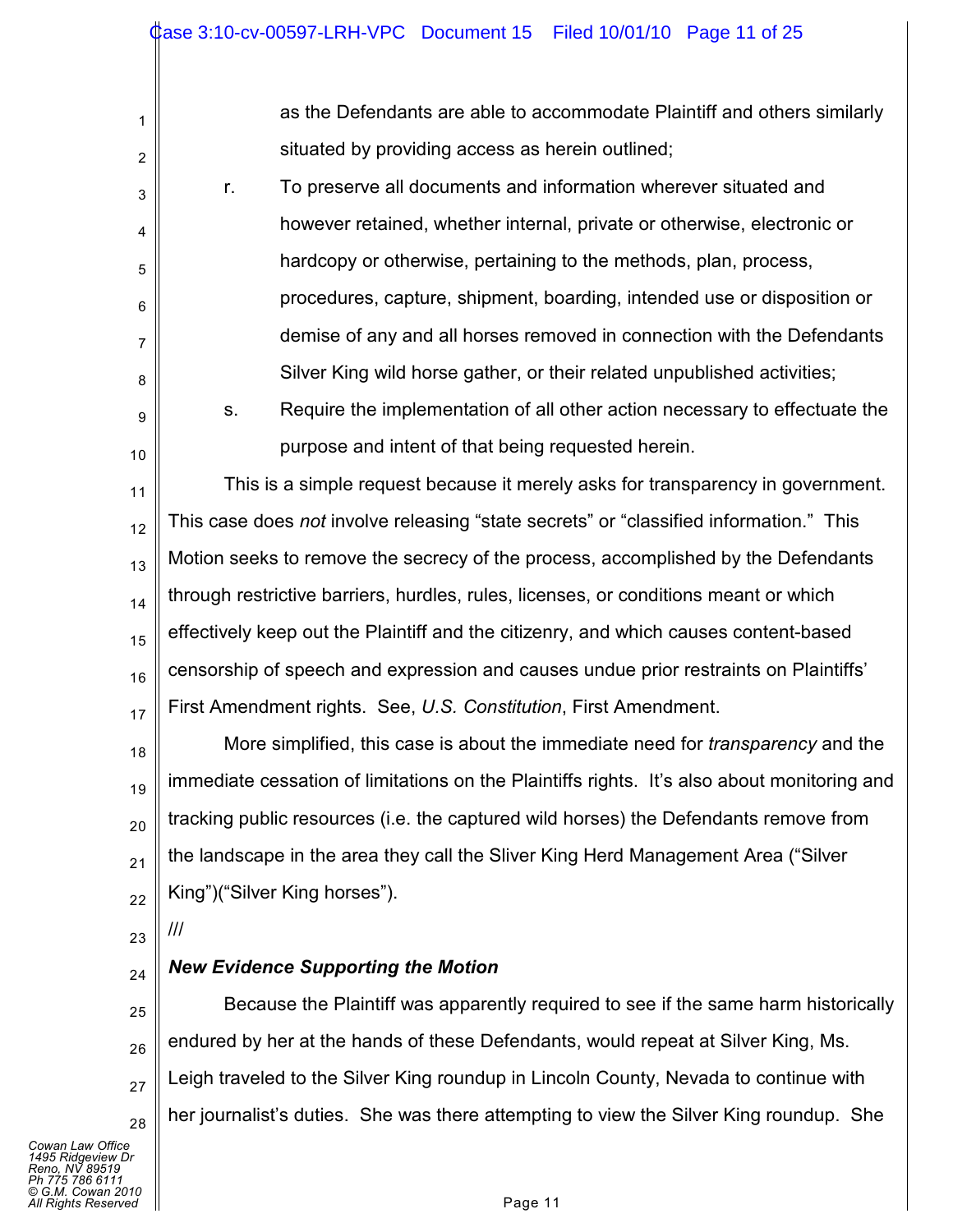#### ase 3:10-cv-00597-LRH-VPC Document 15 Filed 10/01/10 Page 12 of 25

1 2 3 4 5 6 7 8 9 spent Tuesday, September 28, Wednesday, September 29 and Thursday, September 30, there. During this entire time she was precluded from having any reasonable view of gather activities. She was precluded from observing the horses close enough to assess independently, the captured horses' health, their condition and their welfare. Barriers and distance requirements precluded her reasonable observation. Plaintiff was denied press access even though she was the only media representative present. She was not given the same access to that as others who were given true press access previously. Reasonable access was denied. See Plaintiff's Supplemental Declaration to this Motion at **EXHIBIT "11"** attached.

10 11 12 13 14 15 16 17 18 19 Attached to this Amended TRO Motion is Laura Leigh's supplemental Declaration at **EXHIBIT "11".** What's disappointing is she was required to endure the harm because it had "yet to happen." What transpired at Silver King is what was forecast in Ms. Leigh's TRO Motion (Doc 6). The Defendants' rules, the distances imposed , the methods employed to keep her and the public back and to hide the aftermath of the Defendants' roundup activities, repeated as it has on so many occasions. The Defendants once again, precluded Ms. Leigh from having any meaningful observation. The Defendants caused content-based censorship of her ability and vocation as a journalist and photo journalist, to observe and then report to the public what transpired under this continuing cloak of secrecy and public preclusion.

20 21 22 23 What does it take to cause the Defendants to be transparent in their secretive endeavors? What does it take to stop these Defendants from continually trampling on, and denigrating the freedoms provided the citizenry by the First Amendment? ///

#### 24 *Immediate Injunctive Relief Is Appropriate*

25 26 27 28 Plaintiff incorporates her points and authorities from her original TRO Motion (Doc 6) together with exhibits attached thereto (Exhibits 1 through 6). Plaintiff incorporates her Supplemental Brief to the same TRO Motion (Doc 11) together with the exhibits attached thereto (Exhibits 7 through 10).

*Cowan Law Office 1495 Ridgeview Dr Reno, NV 89519 Ph 775 786 6111 © G.M. Cowan 2010 Alghts Reserved* Page 12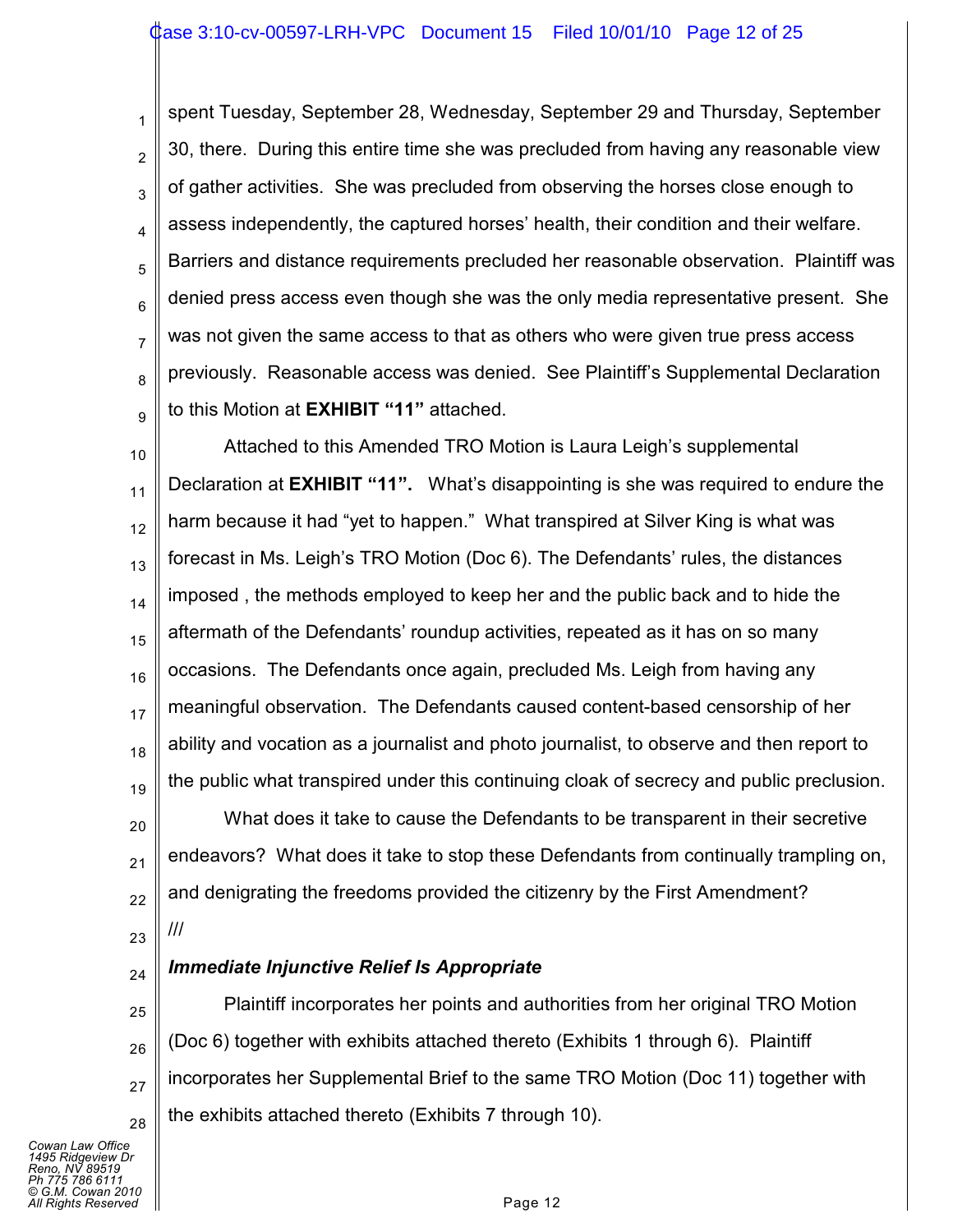## *Immediate and Continuing Irreparable Injury*

1

2 3 4 5 6 The attached Declaration and those previously provided together with all exhibits clearly demonstrate the Plaintiff has in fact suffered and would continue to suffer immediate, continuing, irreparable injury when being censored and deprived of her First Amendment rights by these federal Defendants. See, *U.S. Constitution*, First Amendment.

7 8 9 10 11 12 13 14 15 16 "[t]he loss of First Amendment freedoms, for even minimal periods of time, unquestionably constitutes irreparable injury" for purposes of the issuance of a preliminary injunction. Elrod v. Burns, 427 U.S. 347, 373, 96 S.Ct. 2673, 49 L.Ed.2d 547 (1976); see also S.O.C., Inc. v. County of Clark, 152 F.3d 1136, 1148(9th Cir.1998) (holding that a civil liberties organization that had demonstrated probable success on the merits of its First Amendment overbreadth claim had thereby also demonstrated irreparable harm). See also, *Sammartano v. First Judicial District Court, in and for County of Carson City*, 303 F.3d 959 (2002)(The loss of First Amendment freedoms, for even minimal periods of time, unquestionably constitutes irreparable injury for purposes of the issuance of a preliminary injunction).

17 18 19 20 The Defendants restrictive methods to Plaintiff's reasonable viewing of the Defendants' activities, amounts to content-based censorship of the Plaintiff, of that for which she stands, of her work, of her intended publications, of her impressions, opinions, and that which should be protected by the First Amendment.

21 22 23 Content-based regulation of fully-protected speech bears "a heavy presumption against its constitutional validity." *Southeastern Promotions, Ltd. v. Conrad*, 420 U.S. 546, 558, 95 S.Ct. 1239, 43 L.Ed.2d 448 (1975).

24 25 26 27 28 While a presumption of constitutional validity exists in most contexts, the reverse is true for a First Amendment challenge to a content-based restriction on fully-protected speech. See *Bantam Books, Inc. v. Sullivan*, 372 U.S. 58, 70, 83 S.Ct. 631 (1963); *R .A.V. v. St. Paul*, 505 U.S. 377, 382, 112 S.Ct. 2538 (1992) ("Content-based regulations are presumptively invalid."). It is generally the government's burden to

*Cowan Law Office 1495 Ridgeview Dr Reno, NV 89519 Ph 775 786 6111 © G.M. Cowan 2010 Alghts Reserved* Page 13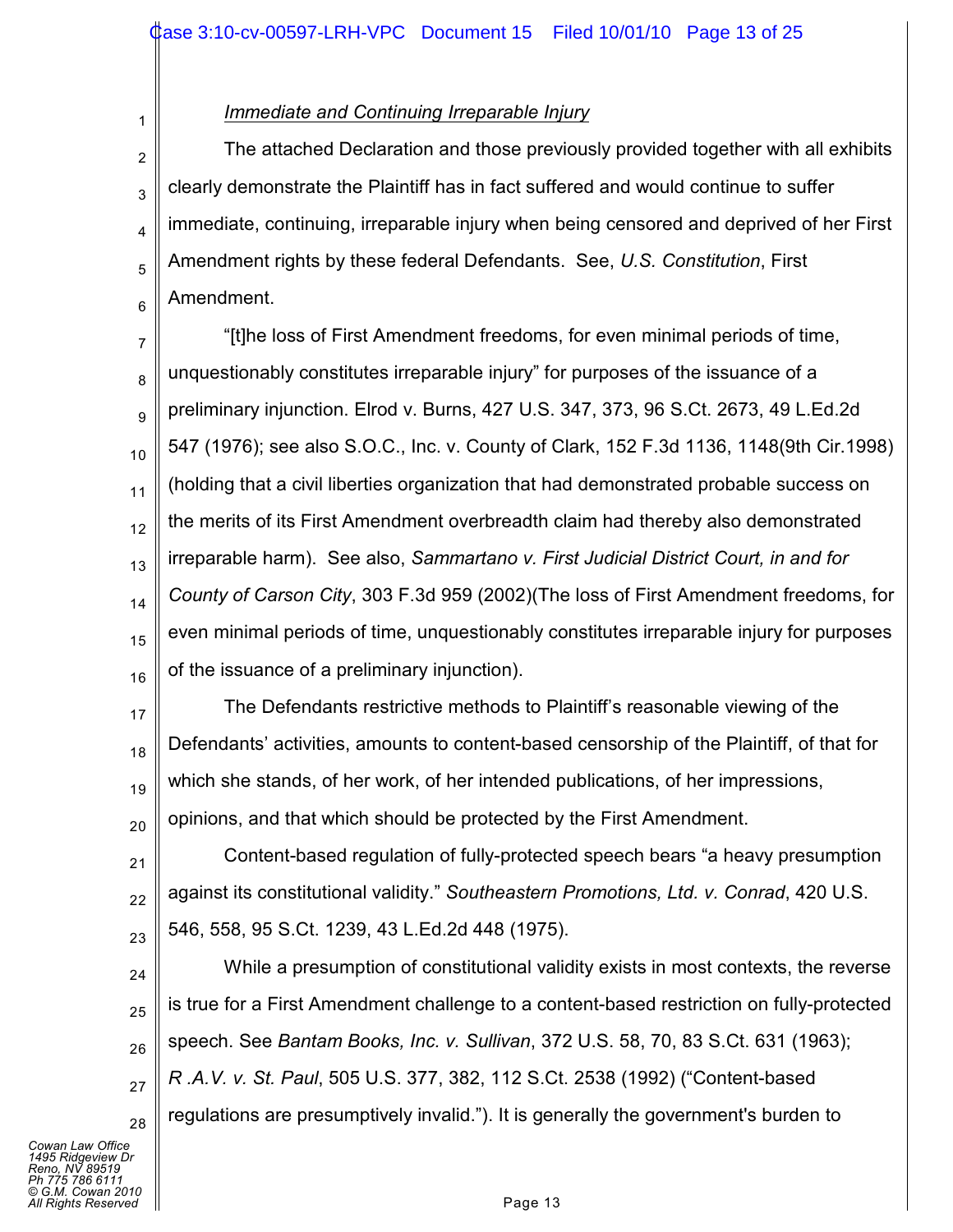1 2 3 4 demonstrate that a restriction on expression is narrowly tailored to bring about a compelling government interest. "A statute is narrowly tailored if it targets and eliminates no more than the exact source of 'evil' it seeks to remedy." *Frisby v. Schultz*, 487 U.S. 474, 485, 108 S.Ct. 2495 (1988).

5

# *Discriminatory Conduct*

6 7 8 9 10 11 12 13 14 Plaintiff has also been singled-out and discriminated against, because of the content of her work which exposes the Defendants' activities. Attached to Plaintiff's original TRO Motion (Doc 6) are the Declarations of Laura Leigh (EXHIBIT "2"), R.T. Fitch (EXHIBIT "3") and Terry Fitch (EXHIBIT "4") and Debra Coffey (EXHIBIT "5"). Also attached is the letter from the editor of Horseback Magazine, Steve Long (EXHIBIT "6"). These self-explanatory exhibits (incorporated herein) need no embellishment. They strongly demonstrate the significant barriers and discrimination Ms. Leigh must endure from the Defendants when she seeks to observe, photograph and report the Defendant' in action when handling wild horses.

15 16 17 18 19 Discriminatory governmental action aimed at the communicative impact of expression is presumptively at odds with the First Amendment. Above all else, the First Amendment means that the government cannot restrict freedom of expression on the basis of its ideas, message or content. See, *Cohen v. Cox*, 403 U.S. 75, 91 S. Ct. 1780 (1971); *NAACP v Button*, 371 U.S. 415, 445, 83 S. Ct. 328.

20 21 22 Official discrimination against a news media organization in retaliation for the content of its news stories violates 42 U.S.C. §1983. *North Mississippi Communications, Inc. v. Jones, 792 F. 2d 1330, 1337 (5<sup>th</sup> Cir. 1986).* 

23 24 25 26 27 28 A policy that discriminates against particular reporters or news organizations by public officials who are dissatisfied with the contents of news coverage is unconstitutional unless the policy furthers a compelling state interest and is the least restrictive means available to achieve the asserted governmental purpose. See, *Borreca v. Fasi,* 369 F. Supp. 906 (D. Haw. 1974)*; Quad-City Community News Service, Inc. v. Jebens*, 334 F. Supp. 8 (S.D. Iowa 1971). See also, *Sherrill v. Knight,*

*Cowan Law Office 1495 Ridgeview Dr Reno, NV 89519 Ph 775 786 6111 © G.M. Cowan 2010 All Rights Reserved* Page 14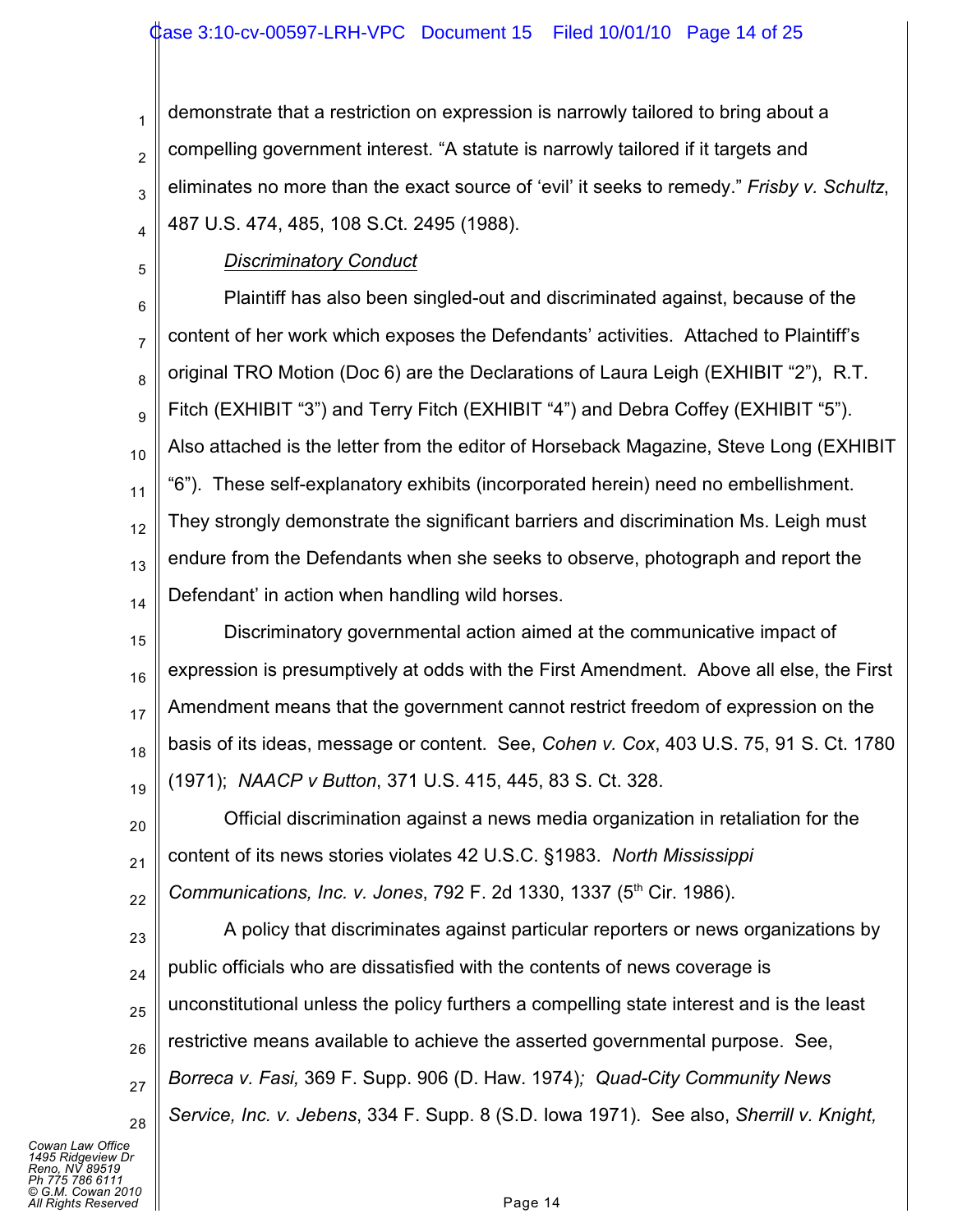1 2 3 4 569 F. 2d 124, 129 (D.C. Cir. 1977)(holding that, because the White House has established press facilities that are perceived as being open to all bona fide Washington-based journalists, access to those facilities may not be "denied arbitrarily or for less than compelling reasons").

5 6 7 Plaintiff cannot fathom *any* compelling government interest that justifies her exclusion over that of others, from accessing daily, close-up, the Defendants' wild horse roundup activities where others have been granted such access but which she has not.

8 9 10 11 12 Government restrictions that regulate speech based on its content cannot be viewed as time, place and manner restrictions. Such restrictions can only be justified, if ever, upon a showing of a compelling governmental interest and that the restriction is the least restrictive means available to achieve the asserted governmental purpose. *Consolidated Edison v. Public Service Comm'n*, 447 U.S. 530, 100 S. Ct. 2326 (1980).

13 14 15 16 17 18 19 20 21 22 It seems clear that media have a right to be in public places and on public property to gather information photographically or otherwise. *Channel 10, Inc. v. Gunnerson*, 337 F. Supp. 634, 638 (D.Minn. 1972). All persons, not just news organizations, have First Amendment right to make and display videotapes of events and plaintiff's First Amendment rights were violated by police seizure of his camera. *Lambert v. Polk City*, Iowa 723 F. Supp. 128, 133 (S.D.Iowa 1989). See also *Fordyce v. City of Seattle*, 55 F.3d 436, 439 (9th Cir. 1995), [Recognizing a First amendment right[s] to film matters of public interest....]; *Smith v. City of Cumming*, 212 F.3d 1332, 1333 (11 Cir. 2000), [The First Amendment protects the right to gather information ... and specifically, a right to record matters of public interest.].

23

24

25

26

27

28

This *effective* exclusion by Defendants, of those interested in observing and reporting the Defendants' management of public lands, as practiced, as it relates to their handling of wild horses, censors fair observation and reporting of their activities by journalists, by media and by Plaintiff (also a journalist and writer) of newsworthy matters involving government action involving matters of significant public interest. It results in an impermissible prior restraint of free speech, freedom of expression and thought and

*Cowan Law Office 1495 Ridgeview Dr Reno, NV 89519 Ph 775 786 6111 © G.M. Cowan 2010 Alights Reserved* Page 15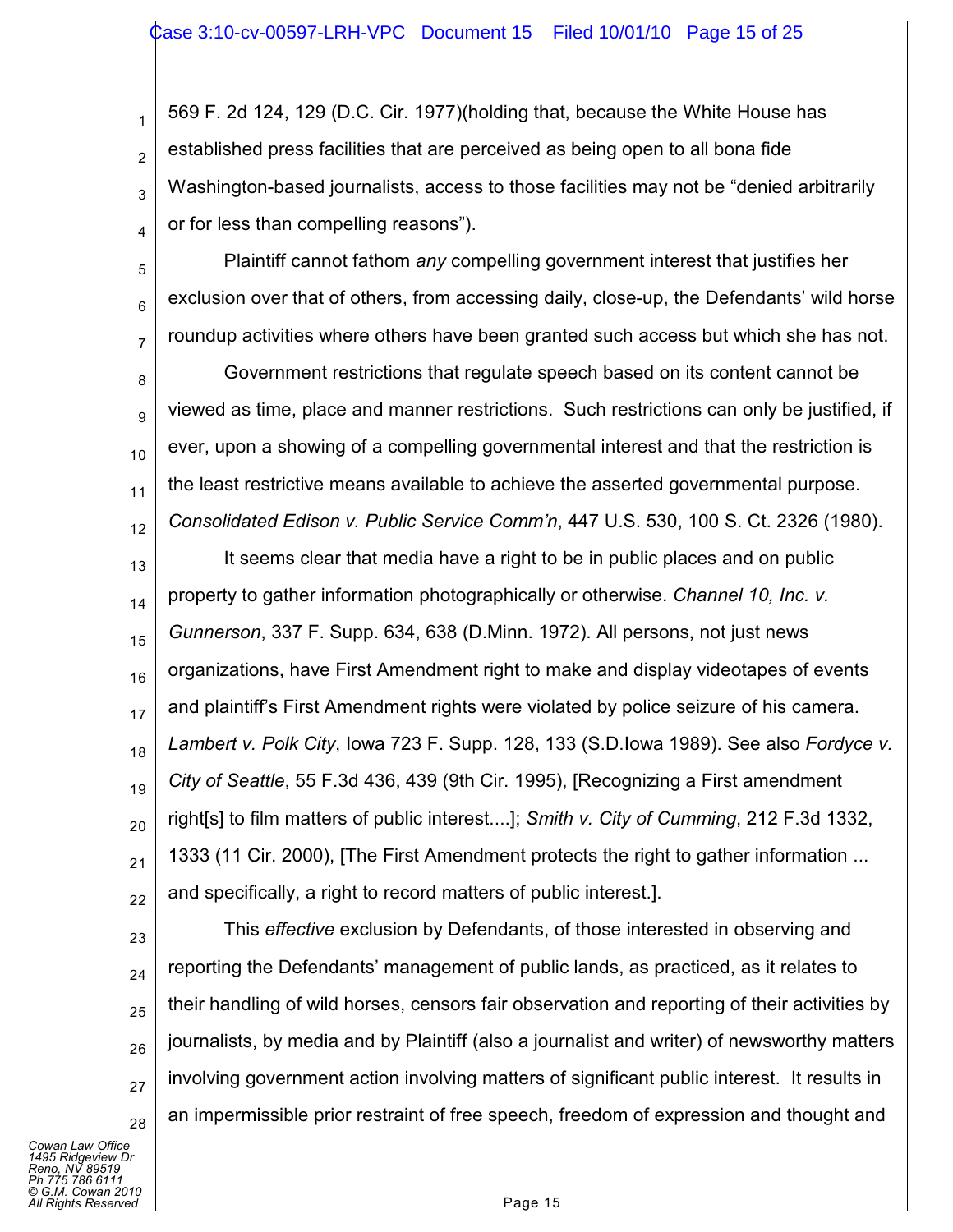#### ase 3:10-cv-00597-LRH-VPC Document 15 Filed 10/01/10 Page 16 of 25

3 censors media, press, journalists from reporting government activities and it prevents and censors those who inform the public, who *always* have the right to know, what their government is up to. Such censorship and restraints are of course, prohibited by the First Amendment to our Constitution.

5 6 7 8 9 10 11 12 Disturbingly, the Defendants have also singled-out Plaintiff for "special treatment." The Defendants impose more restrictions on her access to areas during the Defendants' wild horse roundups compared with the access granted other media. The Defendants engage in an unwritten policy that discriminates against her because they (Defendants) are dissatisfied with the content of the Defendants' articles, they are dissatisfied with the content of her videos and they are dissatisfied with the content of her photos of the Defendants' activities involving questionable wild horse handling and management practices.

13 14 15 16 17 18 19 Plaintiff believes the Defendants' custom and practice of unduly restricting Plaintiff from observing and reporting the Defendants' wild horse roundup activities in the past are repeating with the Silver King roundup. Such discrimination is an unconstitutional and impermissible restriction and prior restraint on Plaintiff's First Amendment rights to free speech, the right to freedom of expression and the right to publish what she observes to the public. Such conduct by the Defendants unduly censors the content of her journalistic pieces and stories.

20 21 22 23 24 25 26 Plaintiff further believes the Defendants' custom and practice of discriminating against her by imposing more restrictive hurdles to her than is required of others, to observe the Defendants' roundup activities, is the result of the Defendants' dissatisfaction with the content of her reporting; and this type preclusion and restrictive action is likewise unconstitutional and causes impermissible restrictions and prior restraints to Plaintiff's First Amendment rights to free speech, freedom of expression, and it unduly censors her content when reporting to the public.

27

28

1

2

4

*Cowan Law Office 1495 Ridgeview Dr Reno, NV 89519 Ph 775 786 6111 © G.M. Cowan 2010 Alights Reserved* **Page 16**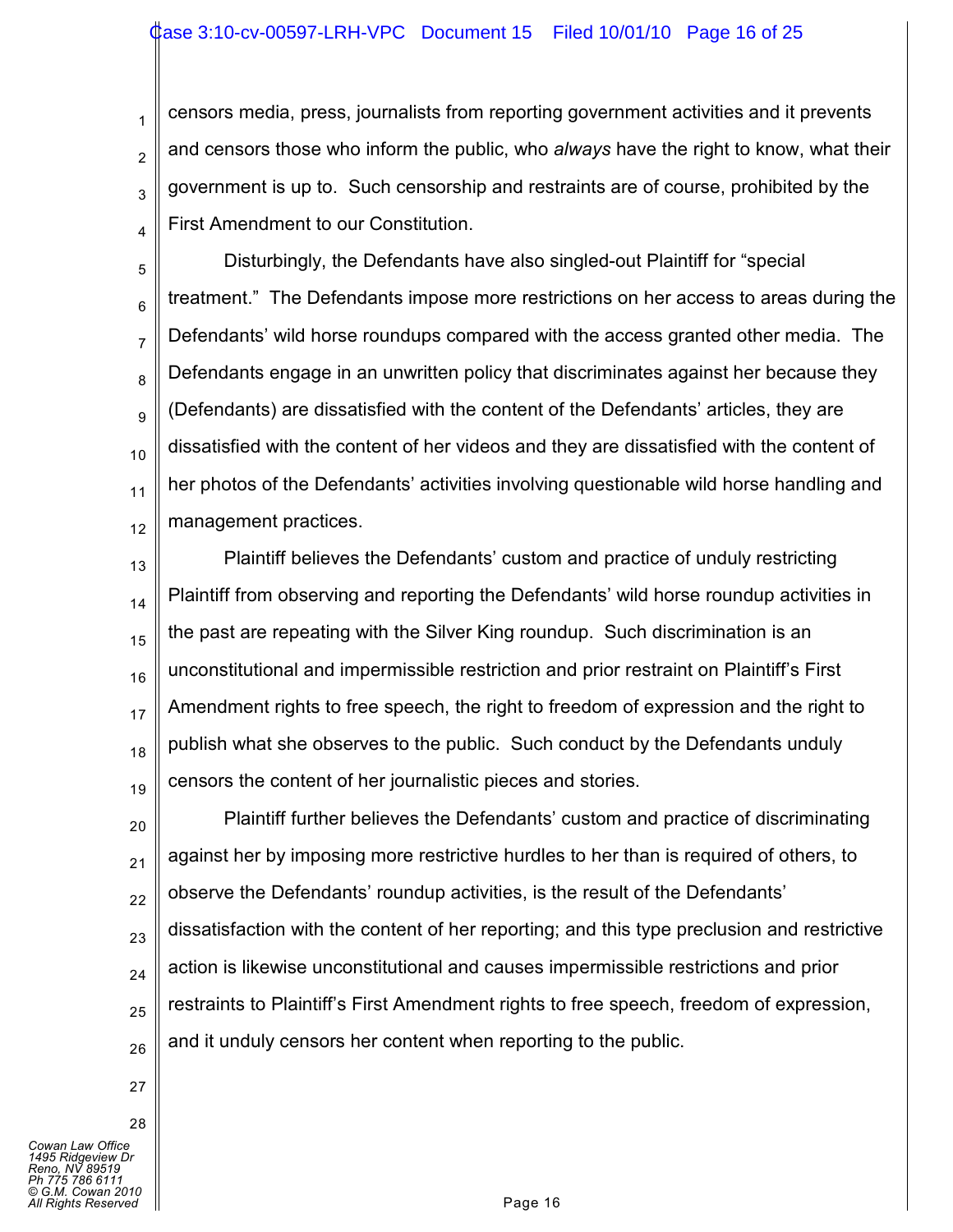## *Balancing Interests*

2 3 4 5 6 7 On the balance, clearly the hardships tip heavily toward the Plaintiff were injunctive relief not issued. She loses assignments in her job as a journalist when she cannot reasonably observe and visualize the gather. She cannot observe and report which is part of the Plaintiff's job. She is denied First Amendment protections from a prior restraint in being shut out from effectively reporting events involving government in action in an issue of significant public interest.

8 9 10 11 12 13 Given the Plaintiff's chosen vocation and her station in life and her dedication to wild horses, the Court's thoughts in *Lujan* are instructive. In *Lujan v. Defenders of Wildlife*, 504 U.S. 555, 560-61, 112 S.Ct. 2130 (1992) the Court stated, "It is clear that the person who observes ... a particular animal threatened by a federal decision is facing perceptible harm, since the very subject of his interest will no longer exist." Lujan, 504 U.S. at 566, 112 S.Ct. 2130.

14 15 16 On the other side of the scale, what are the harms to the Defendants caused by coming clean, by making transparent their activities, by allowing the Plaintiff access so she is able to observe, gain impressions and then report to the public?

17

1

18

# *No adequate or speedy remedy*

19 20 21 22 Plaintiff has no adequate or speedy remedy available to her to redress the harm. Free speech and press concerns, when violated, when censored and restrained, are not retrievable when lost and are difficult if not impossible to redress by any other form of remedy.

23 24 Here, the offensive conduct is proven and that it would likely continue absent formal court intervention.

25 26 27 28 The difficulty with this case is not the concept of giving credence to First Amendment speech. The difficulty stems from this activity occurring where there are no witnesses, in remote regions of vast areas of Nevada, where oftentimes there is no cell phone service. The Plaintiff and others like her are women, often left alone to fight the

*Cowan Law Office 1495 Ridgeview Dr Reno, NV 89519 Ph 775 786 6111 © G.M. Cowan 2010 Alights Reserved* Page 17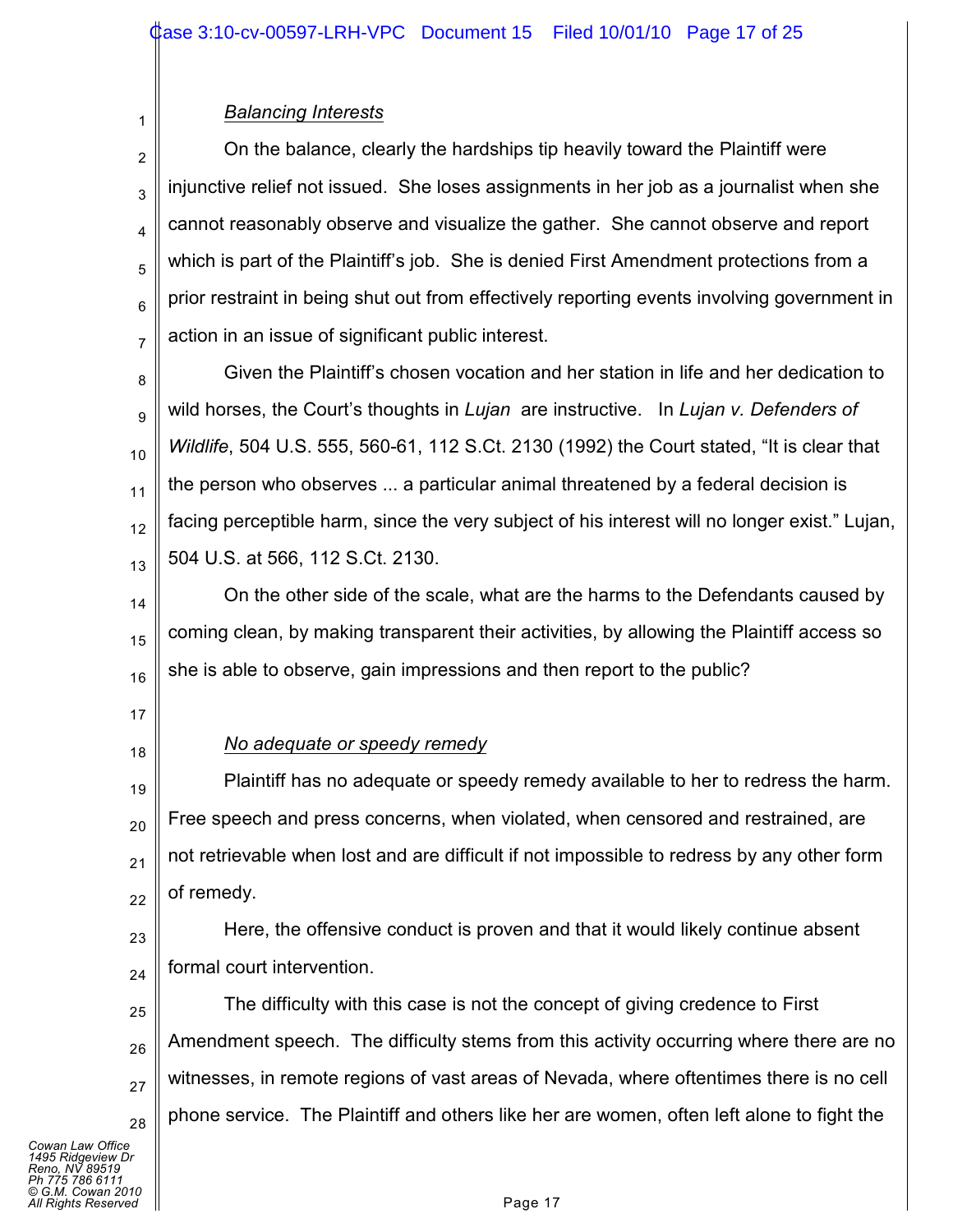### ase 3:10-cv-00597-LRH-VPC Document 15 Filed 10/01/10 Page 18 of 25

1 2 3 4 for their rights in a "rough and tumble," unfriendly atmosphere. The clear example is what occurred to Leslie Peeples [see Exhibits 7-10 of the Supplemental Brief to Plaintiff's TRO Motion (Doc 11)]. This conduct is outrageous but continues on in the wild outskirts of remote regions of our State.

It's also not a "friendly" atmosphere for the Plaintiff where the Defendants dislike that which the Plaintiff would publish or would reveal to the public were they to allow her to observe, video and document the Defendants' wild horse handling activities.

8

5

6

7

9

21

27

### *Likelihood of Success on the Merits*

10 11 12 On less restrictive conduct as that clearly demonstrated herein, this very court in the companion case (*Leigh v. Salazar*, 3:10-cv-417) found the same Plaintiff would likely succeed on the merits when she had not yet tested the waters.

13 14 15 16 17 18 19 20 Leigh argues that a blanket closure of 27,000 acres of public land on which the Tuscarora Gather is going to take place is a prior restraint on her First Amendment rights because she will be unable to observe and report on the health fo the horses and the BLM's management of the gather. The court agrees and finds that she has made a sufficient showing of probable success on the merits to warrant granting the motion.

22 23 24 25 26 [Companion case, 3:10-cv-417, Order, page 3 (Doc 18) entered July 16, 2010]. Plaintiff submits she has met the requirements of *Winter v. Natural Resources Defense Council, Inc.*, U.S., 129 S. Ct. 365, 374 (2008) as now interpreted by *Alliance for Wild Rockies v. Cottrell*, --- F.3d ----, (9<sup>th</sup> Cir. Jul 28, 2010). At a bare minimum, she has raised serious questions to her prevailing on the merits where her constitutional freedoms have been, and continue to be restrained and censored. In the instant matter, even a stronger showing of the Defendants' offensive

conduct is evident than what caused this court to rule in her favor on this issue

28 *Cowan Law Office 1495 Ridgeview Dr Reno, NV 89519 Ph 775 786 6111 © G.M. Cowan 2010*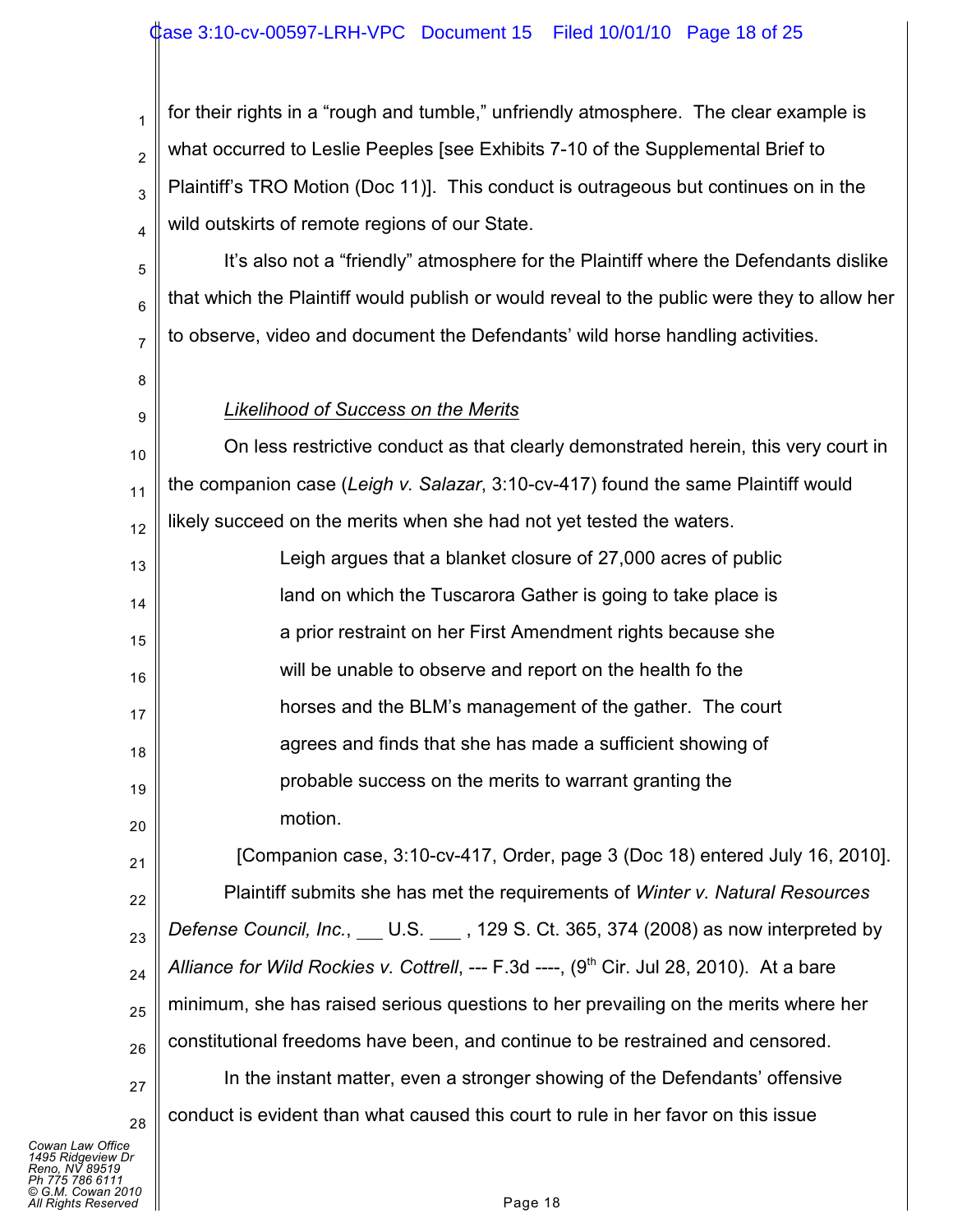# Case 3:10-cv-00597-LRH-VPC Document 15 Filed 10/01/10 Page 19 of 25

2 previously. [Companion case, 3:10-cv-417, Order, page 3 (Doc 18) entered July 16, 2010].

| 3                                                                          | The Public Interest                                                                    |
|----------------------------------------------------------------------------|----------------------------------------------------------------------------------------|
| 4<br>5                                                                     | The public interest in the right to know the business of government and how it         |
| 6                                                                          | operates (absent perhaps some "classified" or "secure" or "national secrets" interests |
| 7                                                                          | which are not involved herein) is of significant public interest where, here, the      |
| 8                                                                          | Defendants are managing public lands involving public resources (wild horses) that are |
| 9                                                                          | determined iconic and protected by Congress:                                           |
| 10                                                                         | Congress finds and declares that wild free-roaming                                     |
| 11                                                                         | horses and burros are living symbols of the historic                                   |
| 12                                                                         | and pioneer spirit of the West; that they contribute to                                |
| 13                                                                         | the diversity of life forms within the Nation and enrich                               |
| 14                                                                         | the lives of the American people; and that these                                       |
| 15                                                                         | horses and burros are fast disappearing from the                                       |
| 16                                                                         | American scene. It is the policy of Congress that wild                                 |
| 17                                                                         | free-roaming horses and burros shall be protected                                      |
| 18                                                                         | from capture, branding, harassment, or death; and to                                   |
| 19                                                                         | accomplish this they are to be considered in the area                                  |
| 20                                                                         | where presently found, as an integral part of the                                      |
| 21                                                                         | natural system of the public lands.                                                    |
| 22                                                                         | The Wild Free-Roaming Horses and Burro Act of 1971,                                    |
| 23                                                                         | P.L.92-195, 16 U.S.C. §1331.                                                           |
| 24                                                                         | The First Amendment to the United States Constitution provides that "Congress"         |
| 25                                                                         | shall make no lawabridging the freedomof the press."                                   |
| 26                                                                         | Justice Hugo Black said it best in the 1971 "Pentagon Papers" case. With a 6-3         |
| 27                                                                         | decision and in his concurring opinion with Justice Douglas, he wrote,                 |
| 28                                                                         | The Press was protected so that it could bare the secrets of                           |
| Cowan Law Office<br>1495 Ridgeview Dr<br>Reno. NV 89519<br>Ph 775 786 6111 |                                                                                        |
| © G.M. Cowan 2010<br>All Rights Reserved                                   | Page 19                                                                                |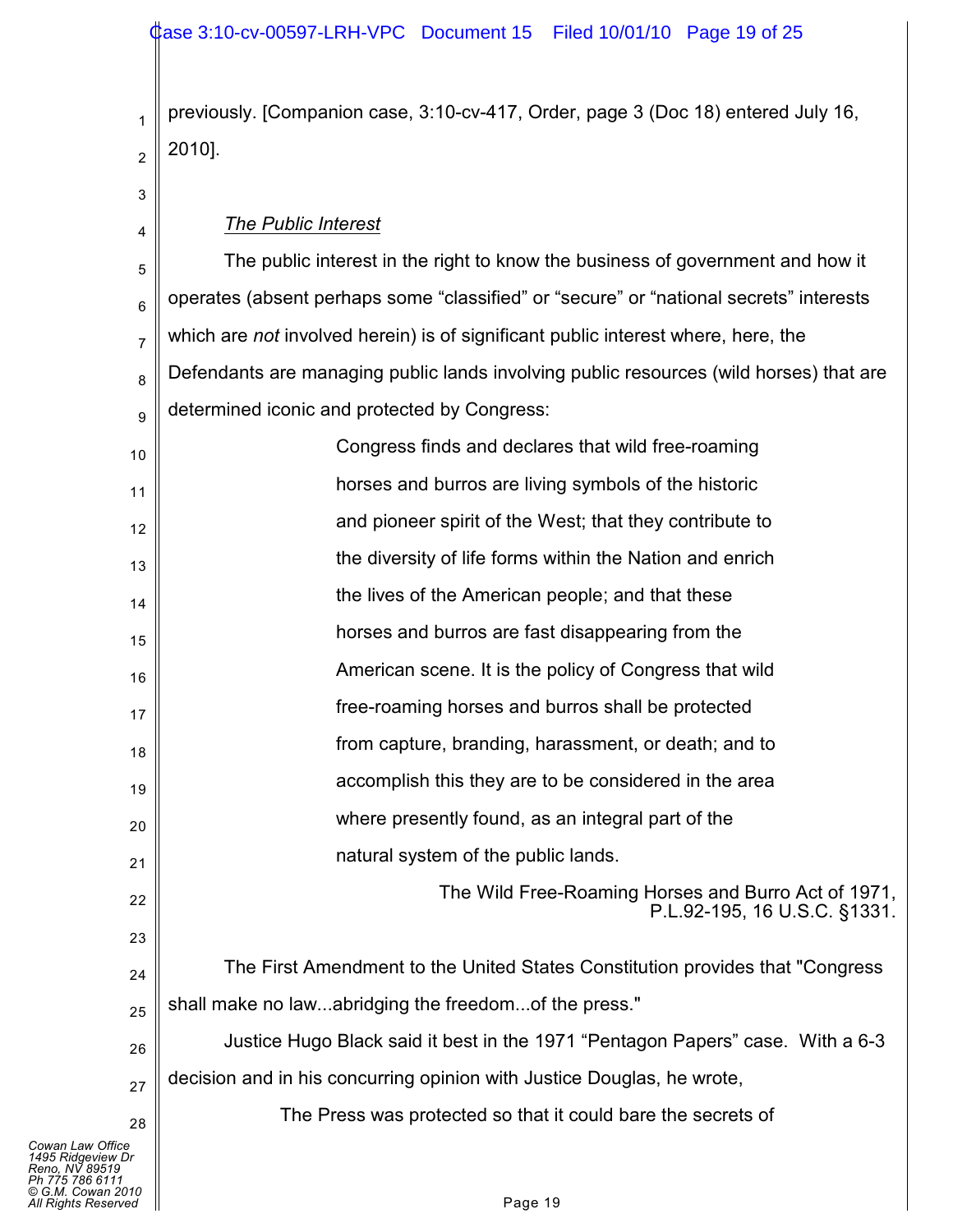| 1  | the government and inform the people. Only a free and                                    |
|----|------------------------------------------------------------------------------------------|
| 2  | unrestrained press can effectively expose deception in                                   |
| 3  | government. And paramount among the responsibilities of a                                |
| 4  | free press is the duty to prevent any part of the government                             |
| 5  | from deceiving the people.                                                               |
| 6  | New York Times v. U.S., 403 U.S. 713, 714, 91 S. Ct. 2140 (1971).                        |
| 7  | The Defendants while operating to remove wild horses from America's                      |
| 8  | landscape are, without argument, engaged in a matter involving significant public        |
| 9  | interest. This court already acknowledges this concept.                                  |
| 10 | "The court is cognizant of the public interest in this matter                            |
| 11 | and of the right of the public and press to have reasonable                              |
| 12 | access to the gather under the First Amendment."                                         |
| 13 | [Companion case, 3:10-cv-417, Order, page 3 (Doc 18) entered July 16, 2010].             |
| 14 | Access, public scrutiny, transparency have yet to occur while privacy and                |
| 15 | secrecy prevail. The Defendants are able to take advantage of the Plaintiff's            |
| 16 | vulnerability where she is in essence, the underdog who must remain submissive to the    |
| 17 | Defendants' unduly restrictive rules. She has complied to her detriment.                 |
| 18 |                                                                                          |
| 19 | <b>Certificate of Counsel</b>                                                            |
| 20 | In accordance with Fed.R.Civ.P. 65, as counsel for Plaintiff, the undersigned            |
| 21 | hereby certifies he personally left a message on Mr. Petersen's voice mail and also sent |
| 22 | him an email message indicating this Motion would be sought shortly; that the            |
| 23 | undersigned provided Defendants' counsel Mr. Petersen via electronic service, a copy     |
| 24 | of this Motion; and the undersigned is informed and believes Mr. Peterson would also     |
| 25 | receive a copy of this motion the instant it is filed through the court's CM/ECF filing  |
| 26 | system.                                                                                  |
| 27 |                                                                                          |
| 28 |                                                                                          |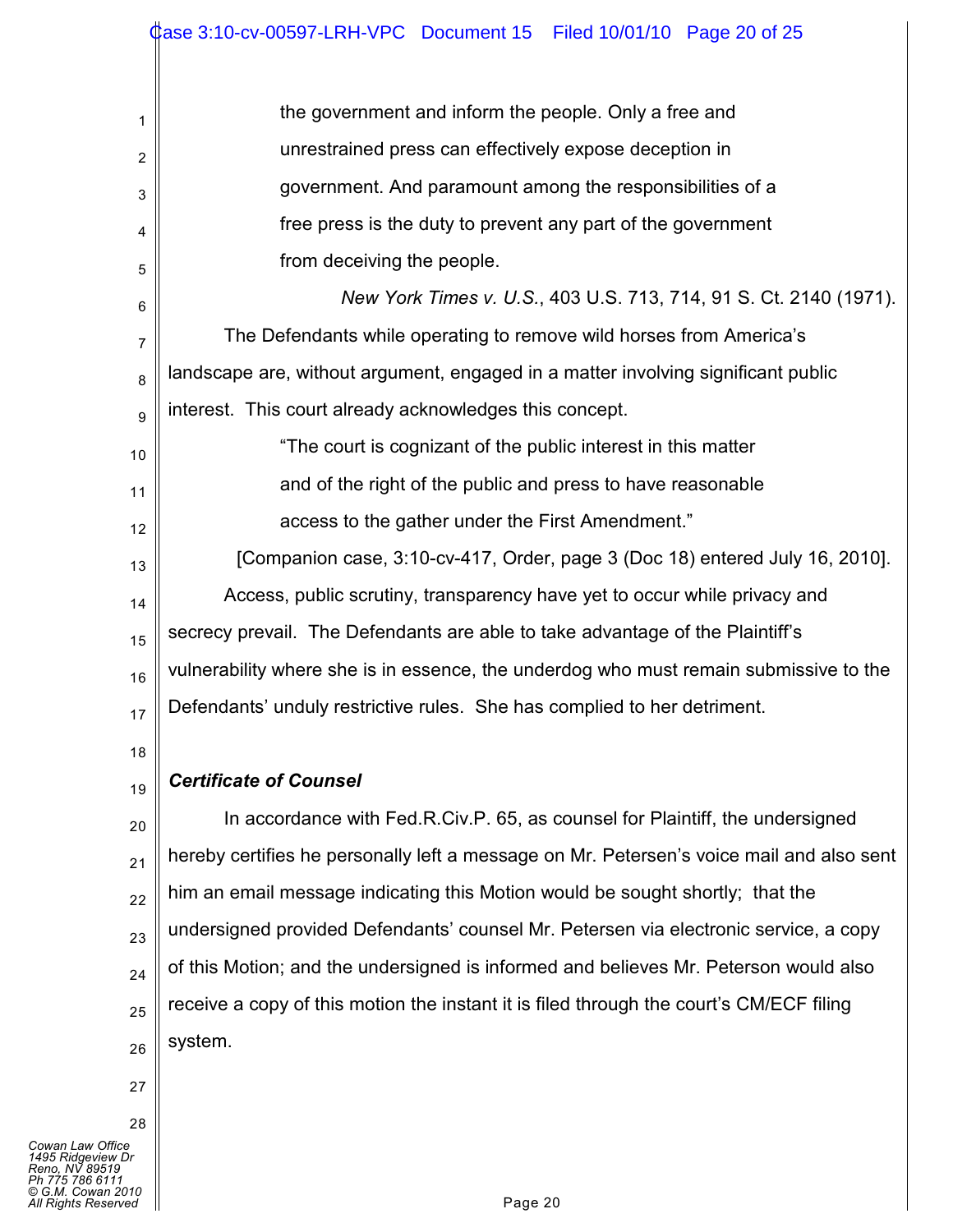## *Conclusion*

1

6

7

8

9

17

18

19

20

21

22

23

 $24$ 

25

26

27

28

| $\frac{2}{ }$  |         | Plaintiff clarifies and modifies the relief she seeks through this motion, as follows: |
|----------------|---------|----------------------------------------------------------------------------------------|
|                | $_3$ 1. | That an injunction issue mandatorily precluding or mandating, as the case may          |
| $\overline{4}$ |         | be, the Defendants concerning the following relative to all horses captured from       |
| $\mathbf{5}$   |         | Silver King:                                                                           |

a. Prohibit the preclusion or restriction of the Plaintiff, her colleagues and also others similarly situated, from accessing trap sites and holding pen sites, whether placed on public property or intentionally placed on private property;

10 11 12 13 14 15 16 b. Should the Defendants choose private property on which to set trap sites or holding pens, that as a condition precedent to doing so, the Defendants obtain clear authorization from landowners in advance of such activities, to allow Plaintiff, her colleagues and others similarly situated, onto the property as part and parcel to the Defendants' horse gather, roundup, capture activities; and to otherwise, keep the traps and holding areas for captured wild horses on public lands;

c. Require the Defendants to accommodate the public and Plaintiff to view the capturing and handling thereafter, of Silver King wild horses shortly following their capture, such that the Plaintiff, the public and press are able to independently observe and assess the health, the condition, the welfare of wild horses captured just moments previously, and their handling by the Defendants in the process;

d. Require clear daily visual access without unduly restrictive conditions or impediments to such areas imposed on Plaintiff, her colleagues and others similarly situated, to trap sites and to holding areas immediately after wild horses are captured, such that the Plaintiff, the public and press are able to independently observe and assess the health, the condition, the welfare of wild horses captured just moments previously;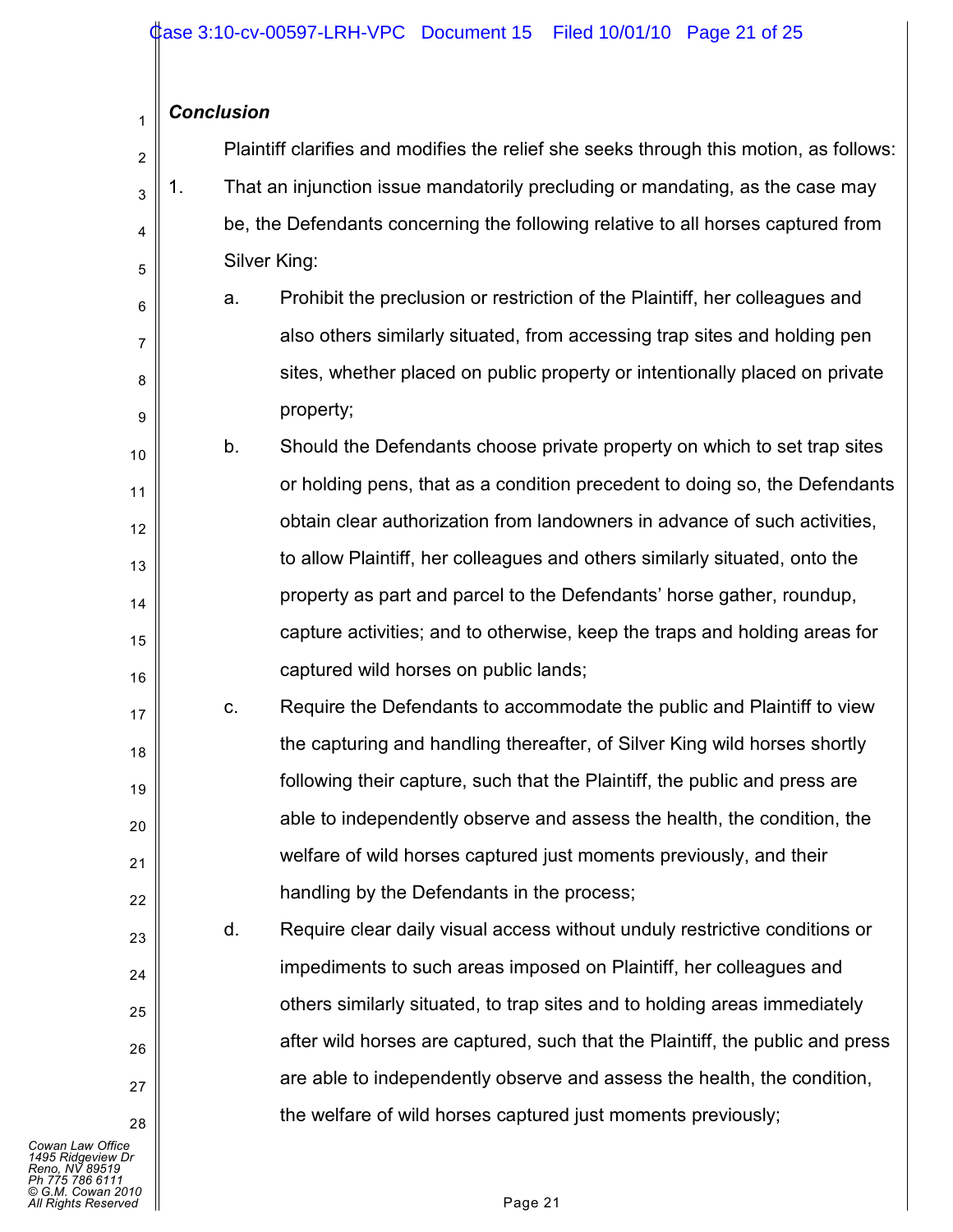| е. | Prohibit the flying of helicopters to gather, roundup, haze or move horses |
|----|----------------------------------------------------------------------------|
|    | in any fashion and for any reason whatsoever, at all times where the       |
|    | public has not been adequately notified of such activity or given          |
|    | opportunity to be present to observe the activity;                         |

f. Prohibit further, the practice of continuing to fly helicopters for such purposes (to gather, roundup, move or haze horses) after advising the public that gather or roundup activities are completed for the day;

8 9 10 11 12 13 14 15 16 17 18 19 g. Prohibit further, the practice of requiring Plaintiff and those interested in viewing the capturing of wild horses and subsequent handling, to be in essence, licensed at the sole discretion of the Defendants, to view the roundup or capture or gather activities, through the use of a "reservations" system, or a "wait list" system, or some other conditional system which in effect impedes, restricts and/or precludes the Plaintiff and others from reasonably observing capture and roundup activities or which prevents observations altogether, and which effectively precludes Plaintiff and others from assessing the health, the condition, the welfare of wild horses so captured, and which also precludes the Plaintiffs' and public's observation of how captured horses are handled and cared for by the government Defendants;

h. Require at a minimum, reasonable notice, of modification or changes to roundup activities or schedules, and of notices of roundup activities or schedules; and require Defendants to abide by the notices; and if the Defendants are not able to comply, to require the Defendants to renew such notice requirements before rounding up, or gathering, or removing wild horses from Silver King;

I. Prohibit the preclusion or restriction of the Plaintiff, her colleagues and also others similarly situated including the press and public, from reasonably viewing the loading and transportation of all wild horses

*Cowan Law Office 1495 Ridgeview Dr Reno, NV 89519 Ph 775 786 6111 © G.M. Cowan 2010 All Rights Reserved* Page 22

1

2

3

4

5

6

7

20

21

22

23

24

25

26

27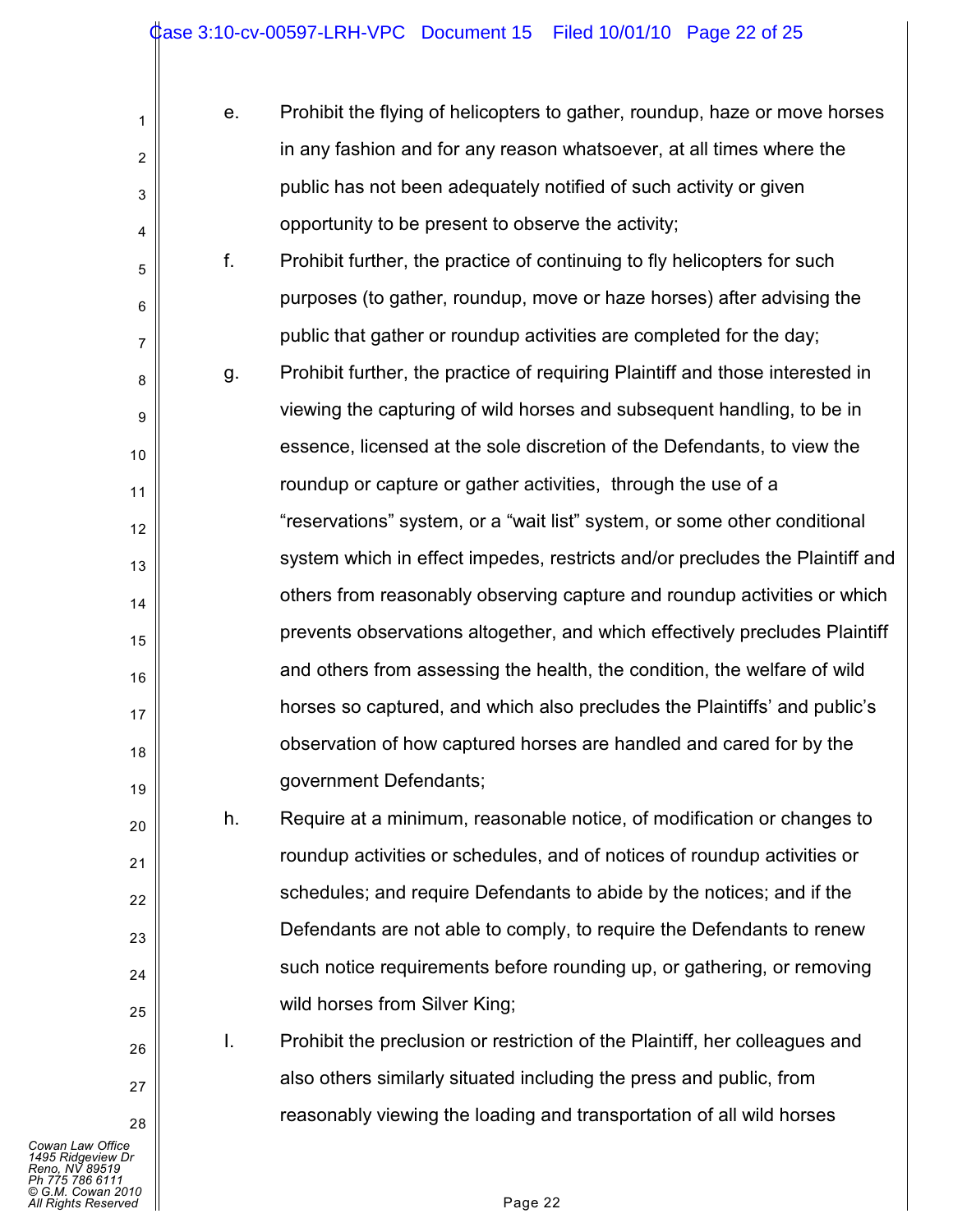| captured and removed from Silver King, in such a manner that the Plaintiff      |
|---------------------------------------------------------------------------------|
| and others are precluded from assessing the health, the safety and              |
| welfare of captured wild horses, and they are precluded from observing          |
| the Defendants' handling of captured wild horses during the course of           |
| such activities; and, require the Defendants to notify the public with          |
| sufficient advance notice, of the shipment or transportation of captured        |
| wild horses from Silver King, and further, to notify the public of the specific |
| location of the facilities to which the captured horses (Silver King horses in  |
| this instance) are intended to be shipped and where they are ultimately         |
| shipped; and prohibit the shipment of any or all horses where such              |
| notifications to the public have not been sent;                                 |
|                                                                                 |

12 13 15 16 18 19 20 22 23 24 25 26 j. Prohibit the preclusion or restriction of the Plaintiff, her colleagues and also others similarly situated, from being denied license to access temporary holding facilities, short-term holding facilities, long-term holding facilities, or any other facilities whether public or private, to which Silver King horses are transported; and if the Defendants choose private facilities at which to ship Silver King horses, that as a condition precedent of using such private facilities, the operators of such private facilities shall make available the facilities for inspection of the Silver King horses to members of the public including Plaintiff and others if they so choose, in such a manner that the horses may clearly be viewed and documented such that a wellness or clinical assessment of such horses may be accomplished, if so desired by the person(s) seeking to observe these horses; and that such facilities shall be accessible and open to the public to view any and all such horses in the facility, during normal business hours;

27 28

1

2

3

4

5

6

7

8

9

10

11

14

17

21

k. Require the Defendants to identify and record, whether by photographs or other methods, each Silver King wild horse removed therefrom, in a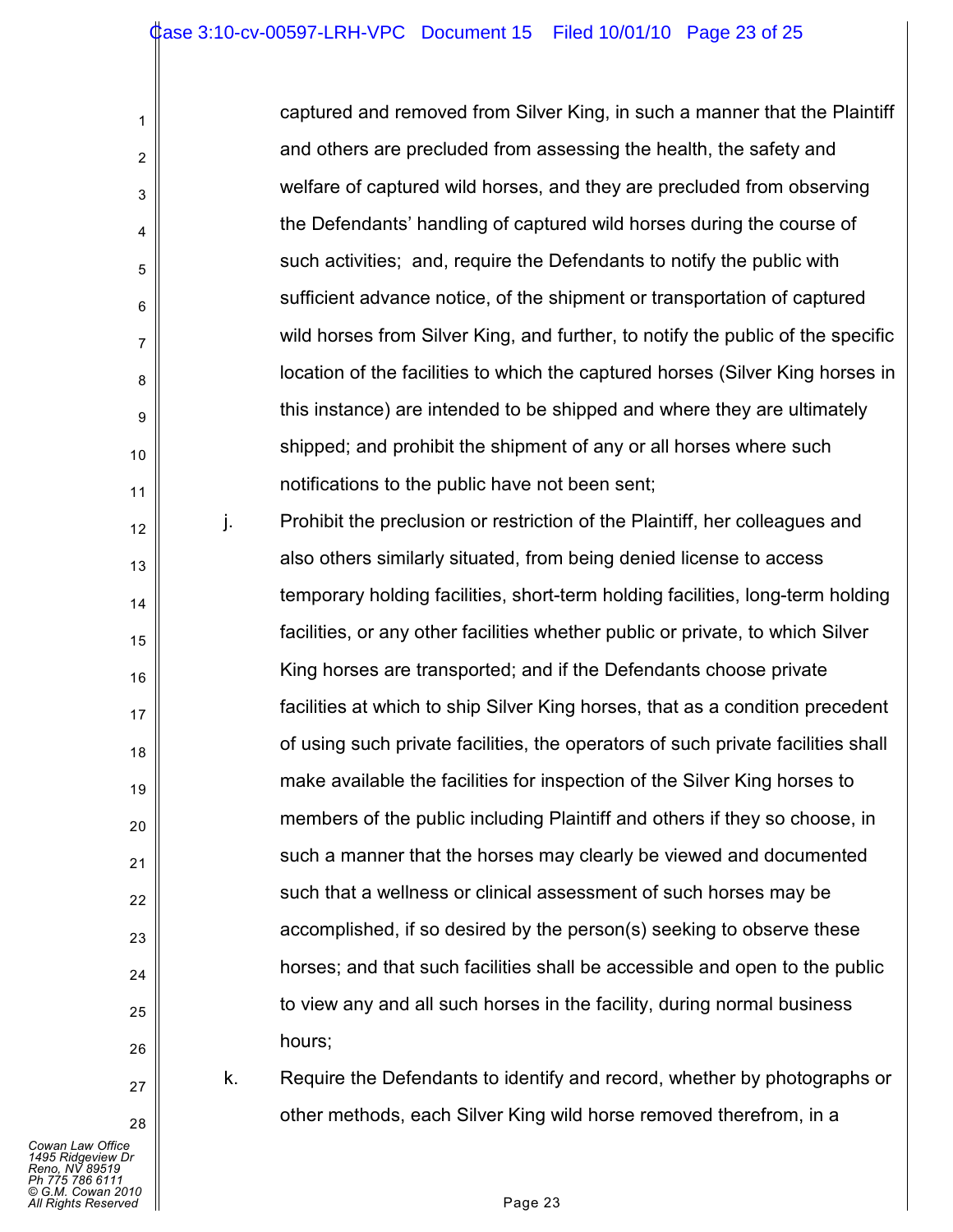| manner which effectively allows the Defendants, the Plaintiff and the        |
|------------------------------------------------------------------------------|
| public to track their whereabouts to their ultimate destination; and to make |
| available to the public to inspect, without censorship, such records and     |
| information and without having to proceed with a Freedom of Information      |
| request ("FOIA");                                                            |

- 6 7 8 9 10 11 12 l. Require the Defendants to keep accurate and copious records of: (a) persons to whom Silver King horses are given or sold outside of formal horse adoption programs; (b) the identification of each Silver King horse given or sold to each such person receiving them outside of formal adoption programs; ( c) allow the Plaintiff or others similarly situated and the public to review or inspect such records without censorship or restriction and without a FOIA request;
	- m. Prohibit the preclusion or restriction of the Plaintiff also others similarly situated from photographing or documenting their observations of Silver King operations and Silver King horses wherever situated;
- 16 17 18 19 20 n. Require the Defendants to keep accurate records of Silver King horses having incurred injury or illness or debilitating conditions occurring while such horses are in the custody or control of the Defendants or their chosen contractors; and to make such records available to the public for inspection without censorship or restriction and without a FOIA request;
	- o. Require the Defendants to provide any and all records discussed herein, without censorship or restriction and without a FOIA request and to provide copies of said records at the request of Plaintiff or others, at the expense of requesting person(s);
		- p. To cease all wild horse roundup activities in Silver King until such time as the Defendants are able to accommodate Plaintiff and others similarly situated by providing access as herein outlined;

1

2

3

4

5

13

14

15

21

22

23

24

25

26

27

28

q. To cease shipments of all wild horses captured from Silver King such time